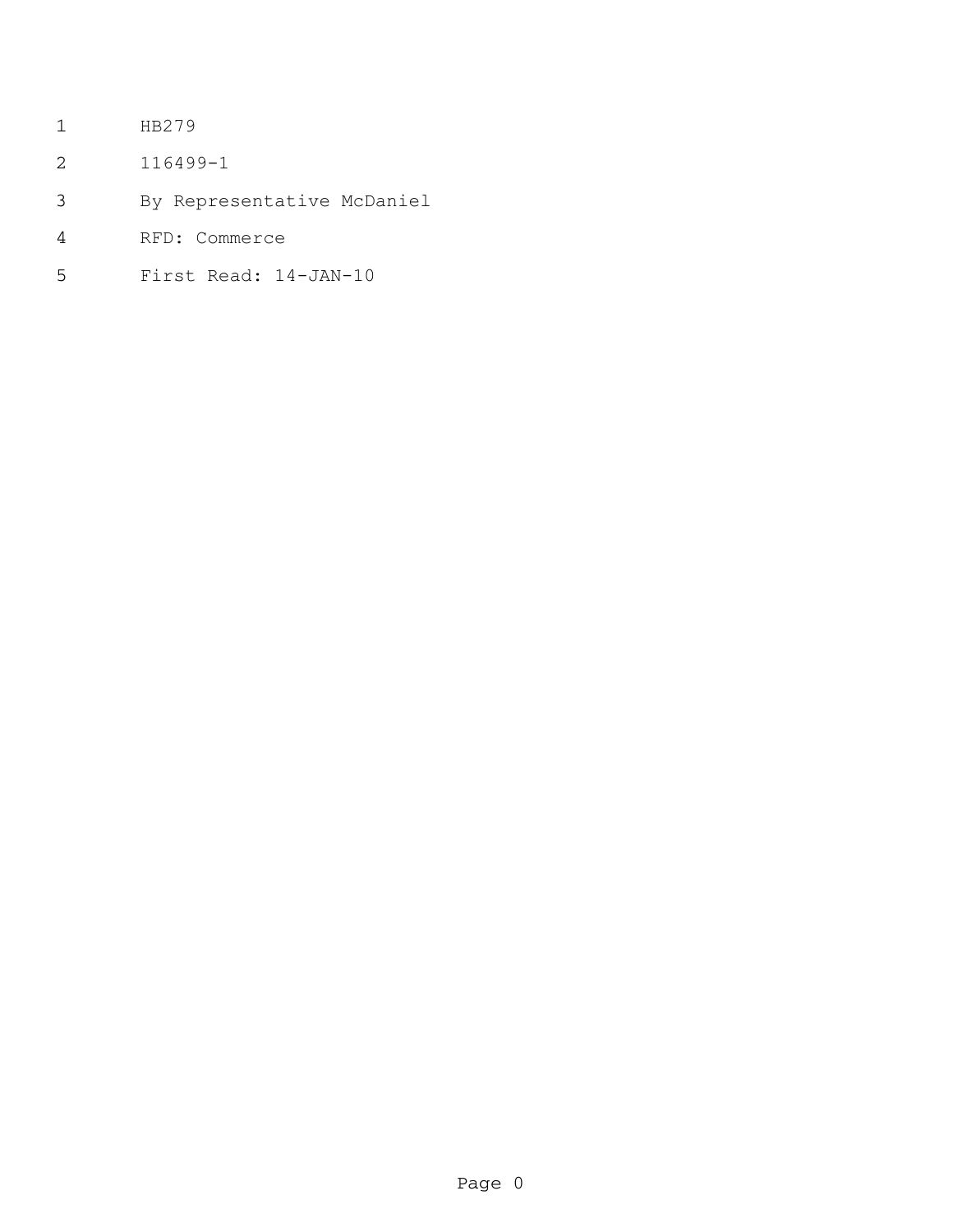| $\mathbf 1$    | 116499-1:n:01/14/2010: JRC/th LRS2010-262                      |
|----------------|----------------------------------------------------------------|
| 2              |                                                                |
| 3              |                                                                |
| 4              |                                                                |
| 5              |                                                                |
| 6              |                                                                |
| 7              |                                                                |
| 8              | Under current law, the expiration date of<br>SYNOPSIS:         |
| $\overline{9}$ | the special assessment used to fund the Employment             |
| 10             | Security Enhancement Fund is September 30, 2010.               |
| 11             | This bill would extend the expiration date                     |
| 12             | of the special assessment until September 30, 2012.            |
| 13             |                                                                |
| 14             | A BILL                                                         |
| 15             | TO BE ENTITLED                                                 |
| 16             | AN ACT                                                         |
| 17             |                                                                |
| 18             | To amend Sections $25-4-40.1$ and $25-4-54$ , Code of          |
| 19             | Alabama 1975, relating to the Employment Security Enhancement  |
| 20             | Fund; to extend the expiration date of the special assessment. |
| 21             | BE IT ENACTED BY THE LEGISLATURE OF ALABAMA:                   |
| 22             | Section 1. Sections 25-4-40.1 and 25-4-54, Code of             |
| 23             | Alabama 1975, are amended to read as follows:                  |
| 24             | $"$ \$25-4-40.1.                                               |
| 25             | "(a) Retroactive to April 1, 1992, and ending                  |
| 26             | September 30, 2010 2012, there is hereby placed upon all wages |
| 27             | so defined in Section 25-4-16, paid to employees by employers  |

Page 1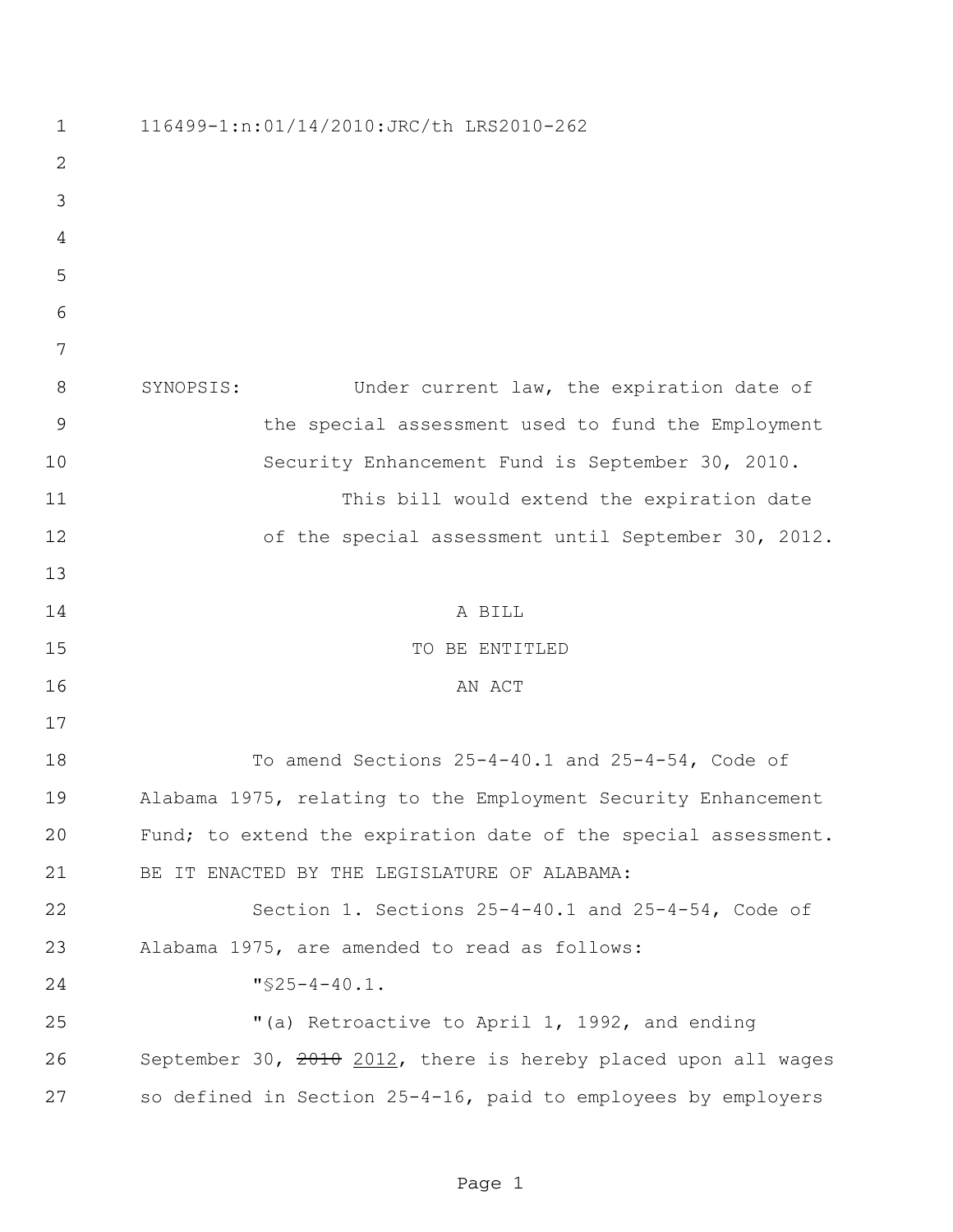subject to pay contributions as provided in Sections 25-4-51 and 25-4-54, except as is hereinafter provided in this section, a special assessment of 0.06% (six one-hundredths of one percent) of such wages. This assessment shall not apply to wages paid during any calendar quarter of any calendar year by any employer whose rate of contribution has been computed under the provisions of Section 25-4-54 to be at least 5.40% but not more than 5.45% for such calendar year, to any employer who for such calendar year has elected to make payments in lieu of contributions pursuant to the provisions contained in Section 25-4-51, nor to any employer who has not had sufficient unemployment experience to qualify for a rate determination under Section 25-4-54 for such calendar year.

 "(1) Assessments under this section shall become due and payable at the end of each calendar quarter which begins after March 31, 1992, and shall be paid in accordance with regulations as may be prescribed by the director at the same time and in the same manner as employers are required by this chapter to file reports and pay contributions and shall not be deducted, in whole or in part, from any remuneration of individuals in the employ of the employer.

 "(2) The provisions of Sections 25-4-132 and 25-4-133, relating to the assessment of interest and penalties for delinquent reporting or payments and the procedures for the collection of delinquent reports and payments shall apply to the assessment prescribed by this section. Any interest or penalty so assessed and collected shall be deposited or

Page 2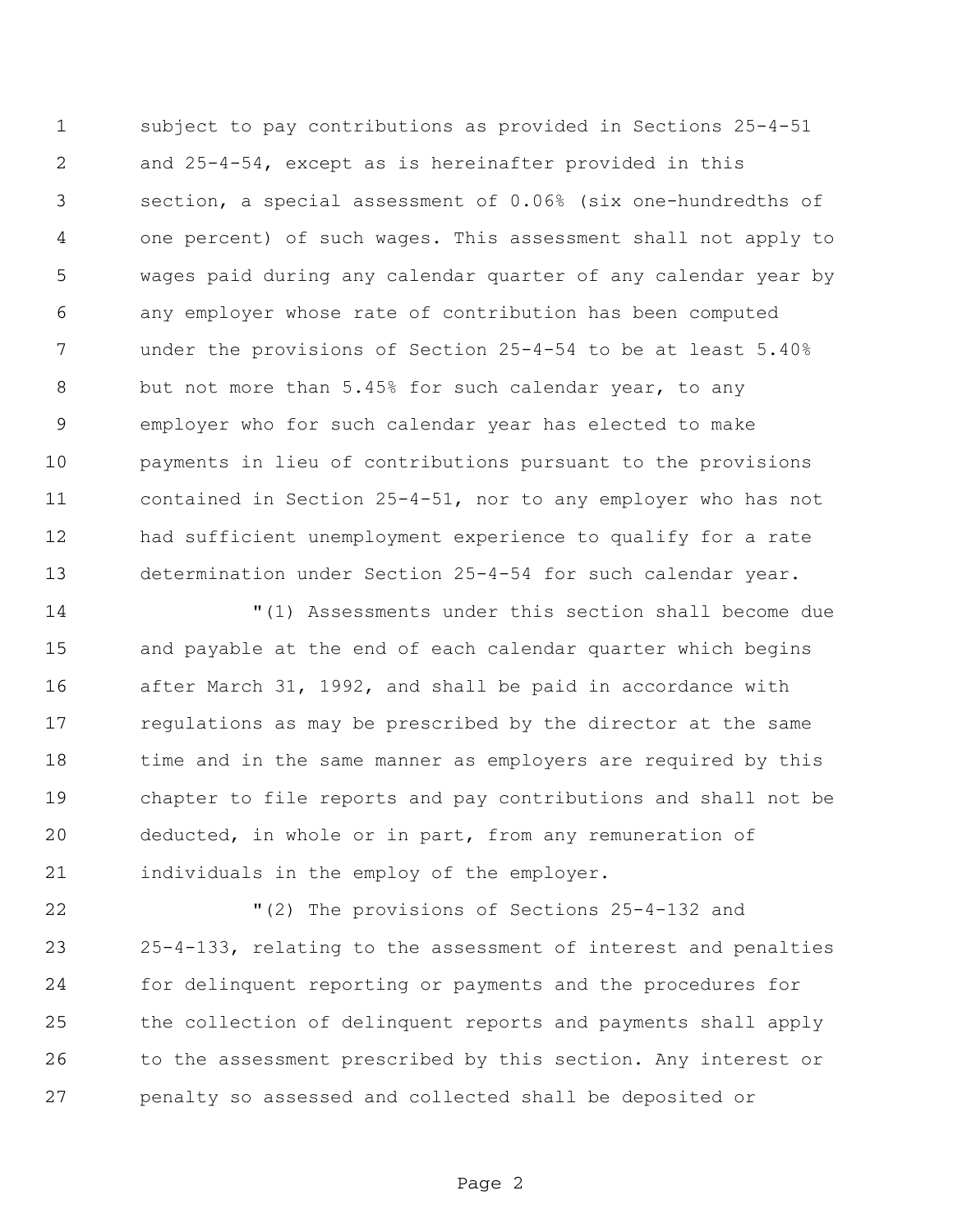transferred to the Special Employment Security Administration Fund provided for in subsection (b) of Section 25-4-142.

 "(3) All moneys collected as assessments pursuant to the provisions of this section shall be promptly deposited in the clearing account of the Unemployment Compensation Fund only for the purpose of transfer and, as soon as practicable to do so, shall be transferred into the "Employment Security Enhancement Fund" in the State Treasury.

 "(b) There is hereby created in the State Treasury a special fund, to be known as "the Employment Security Enhancement Fund," into which shall be deposited or transferred all funds collected retroactive to April 1, 1992, pursuant to the assessment made by the provisions of Section 25-4-32. All moneys in this fund shall be deposited, administered, and disbursed in the same manner and under the same conditions and requirements as is provided by law for other special funds in the State Treasury. All moneys in this fund shall be continuously available to the director for expenditure in accordance with the provisions of this chapter, and shall not lapse at any time. These funds shall not be expended or made available for expenditure in any manner which would permit their substitution for federal funds, which would, in the absence of the moneys, be available to finance expenditures for the administration of the state unemployment compensation and employment service laws.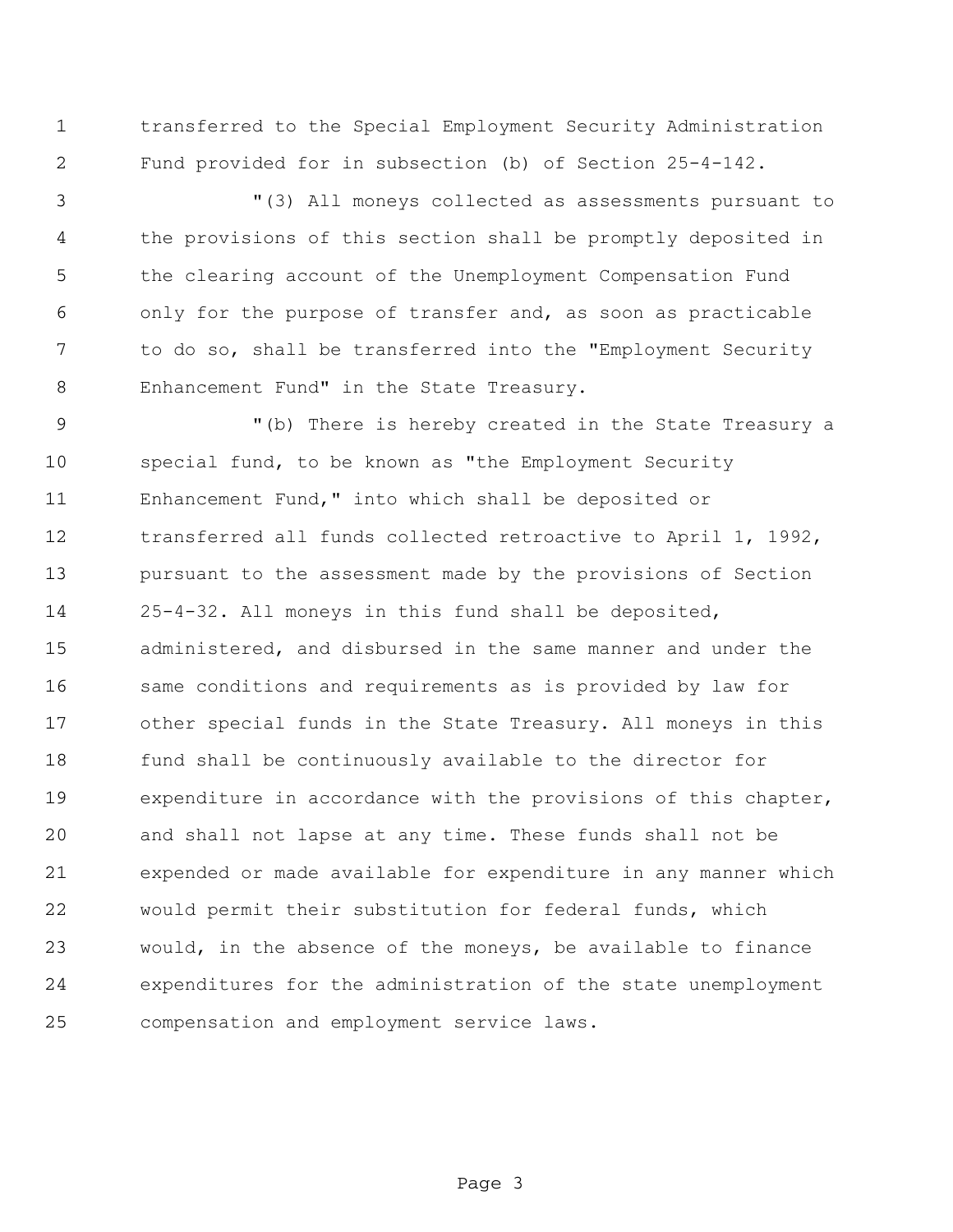"(c) The moneys in the Employment Security Enhancement Fund are authorized and, are hereby appropriated, for use by the director as follows:

"(1) Special claimant assistance program.

 "a. Moneys in this fund may be expended to supplement basic employment security services with special job search and job placement assistance designed to assist unemployment compensation claimants obtain employment.

 "b. The director shall appoint an overview committee consisting of five (5) members and composed of the Director of Employment Service, the Director of Unemployment Compensation, and the Director of the Labor Market Information Division of the department, one member representing employers and selected by the Business Council of Alabama (or successor organization) and one member selected to represent employees by the Alabama Labor Council (or successor organization). The committee members shall be selected as soon after approval of this amendment as is practicable.

 "c. The duties of the overview committee shall include the initial planning of the claimant assistance program as to content and procedures, the determination of standards, criteria, statistical requirements, and reporting needs, monitoring the progress of the program, and measuring the results and making recommendations to the director.

 "d. All members of this committee shall serve without remuneration, however, shall be reimbursed for any and all necessary expenses incurred during the performance of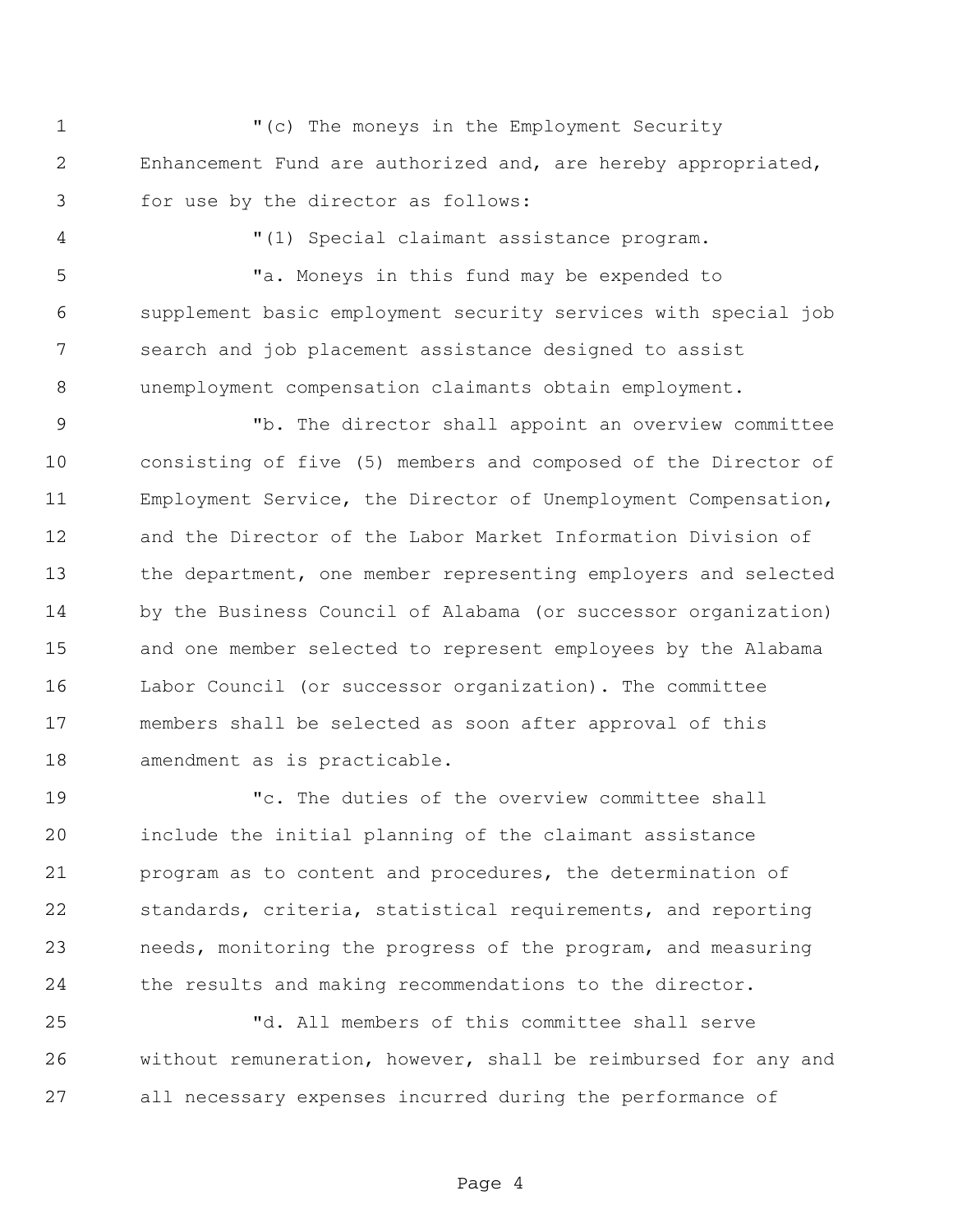their duties in the same manner and under the same regulations as apply to state employees. Such expenses are to be paid from the Employment Security Enhancement Fund.

 "(2) General administration and enhancement of employment security. Necessary and appropriate costs of employment security enhancements, not in conflict with the foregoing or state or federal laws, rules or regulations, may be paid from this fund at the discretion of the director.

9 "(3) The costs of the collection of revenues, for the maintenance of the fund and the repayment of advances to 11 the fund from other sources shall be paid from this fund.

 "(4) The director shall submit a special report at the end of each calendar year to the Governor, Lieutenant Governor, and the Speaker of the House of Representatives 15 giving an accounting of collections and expenditures, and an assessment of the success of programs funded from this source.

 "(d) Any interest earned on money in this special 18 fund shall accrue to the Employment Security Enhancement Fund.

 "(e) In the event there is a cessation of the activities and purposes of the programs to be funded by moneys from this fund, all remaining moneys in the Employment Security Enhancement Fund, within 90 calendar days after all outstanding obligations of the director related to this fund have been fulfilled, shall be transferred into the state's Unemployment Compensation Trust Fund on deposit with the U.S. Treasury.

```
27 "§25-4-54.
```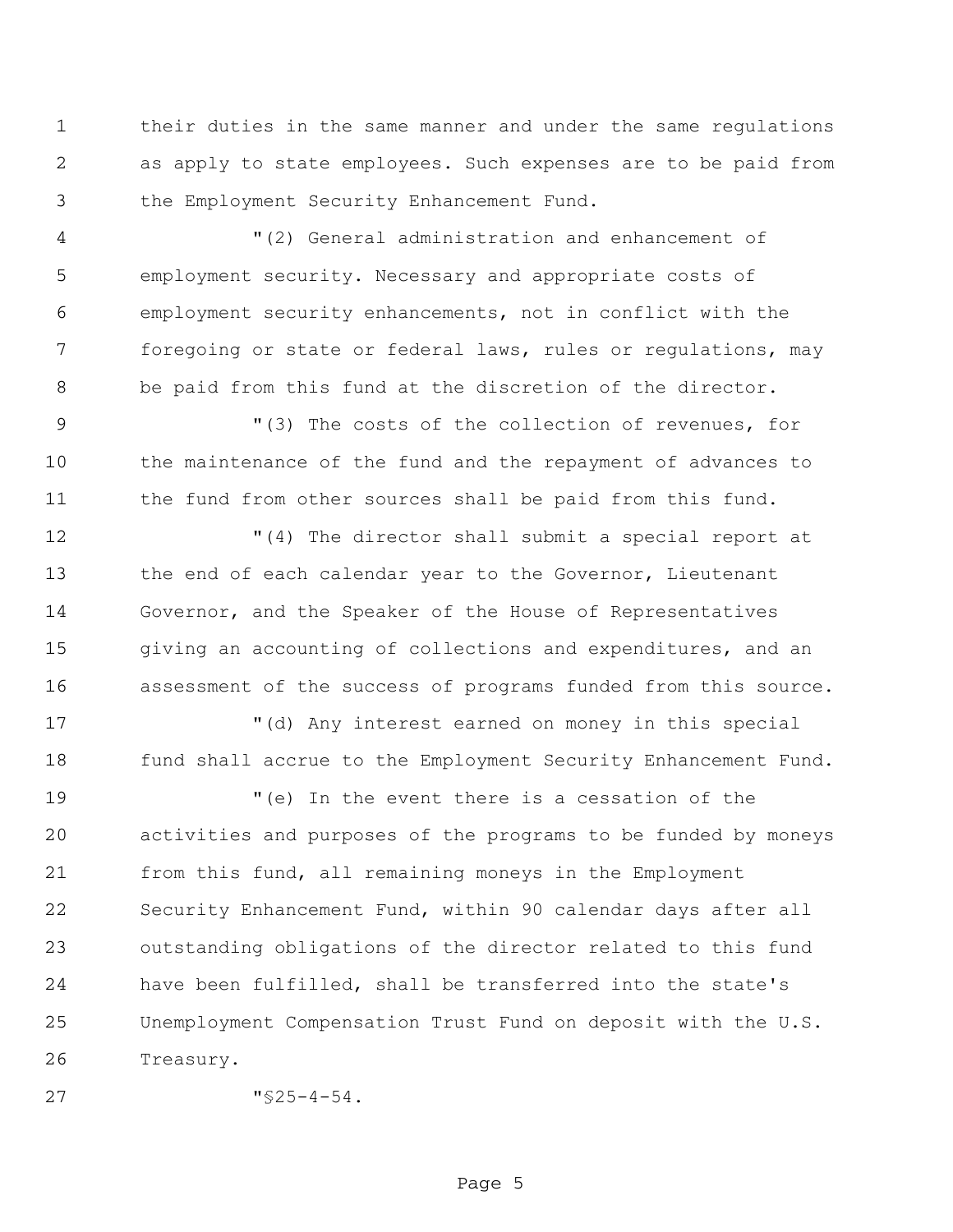"(a) Determination of contribution rates.

 "(1) For the 12-month period beginning on January 1 of each year which begins after December 31, 1996, any employer whose experience rating account has been subject to benefit charges throughout at least the fiscal year, as defined in Section 25-4-4, immediately preceding such January 1, shall have his rate determined by the Unemployment Compensation Fund's liability for benefits paid to his employees, modified by the fund's balance as of the most recent June 30. The employment record of an organization which has been making payments in lieu of contributions but which elects to change to payment of contributions shall be deemed to have been chargeable with benefits throughout the period (not to exceed three fiscal years) with respect to which it was making payments in lieu of contributions and its benefit charges and payrolls for such period shall be used in computing its benefit ratio pursuant to subsection (d) of this section.

 "(2) For the 12-month period beginning on January 1 of each calendar year which begins before January 1, 1997, the rates of contribution shall be determined as was prescribed by this section prior to January 1, 1997.

"(b) Determination of individual benefit charges.

 "(1) An individual's "benefit charges" shall be as follows: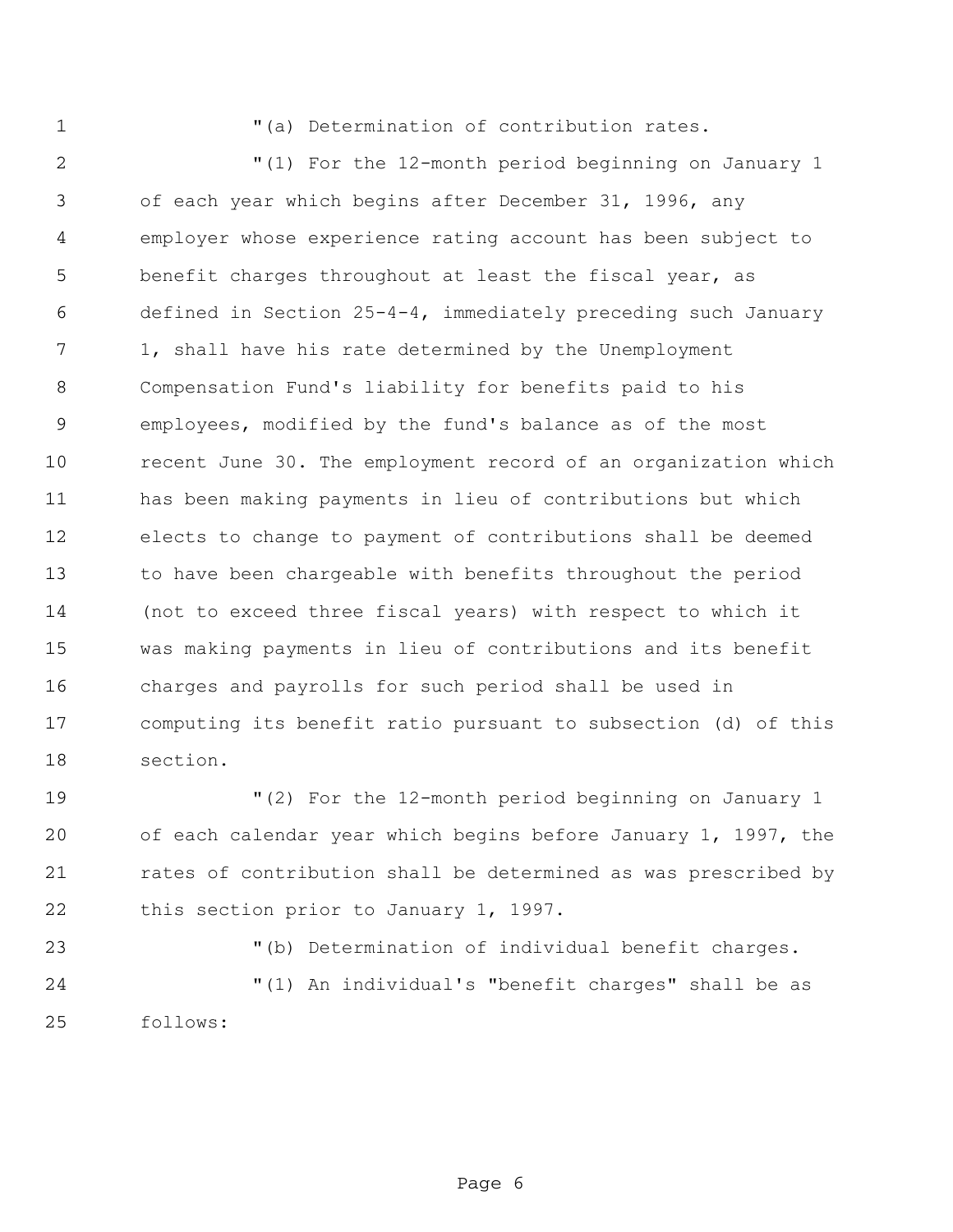"a. For each week benefits are paid, an individual's "benefit charges" shall be equal to the amount of benefits he was paid for such week.

 "b. For each week extended benefits pursuant to Section 25-4-75 are paid to an individual, the "benefit charges" shall be equal to the state's share of such benefits paid to him for such weeks; provided, however, where an individual's benefit charges for extended benefits are attributable to service in the employ of any governmental entity, as defined in paragraph (a)(2)b of Section 25-4-10, the individual's "benefit charges" shall be an amount equal to the benefits he was paid for such week.

 "(2) Any benefits paid to an individual based on wages paid to an employee during his base period for part-time employment by an employer who continues to give the employee employment to the same extent while he is receiving benefits as he did during his base period shall not be determined to be the individual's benefit charges. The employer shall establish the continuation of work to the satisfaction of the director by submitting such information as the director may require within the time required by other provisions of this chapter after the date of notification or mailing of notice by the director that the employee has first filed a claim for benefits.

 "(3) If benefits paid to an individual are based on wages paid by two or more employers, the amount of the individual's benefit charges applicable to any one employer

Page 7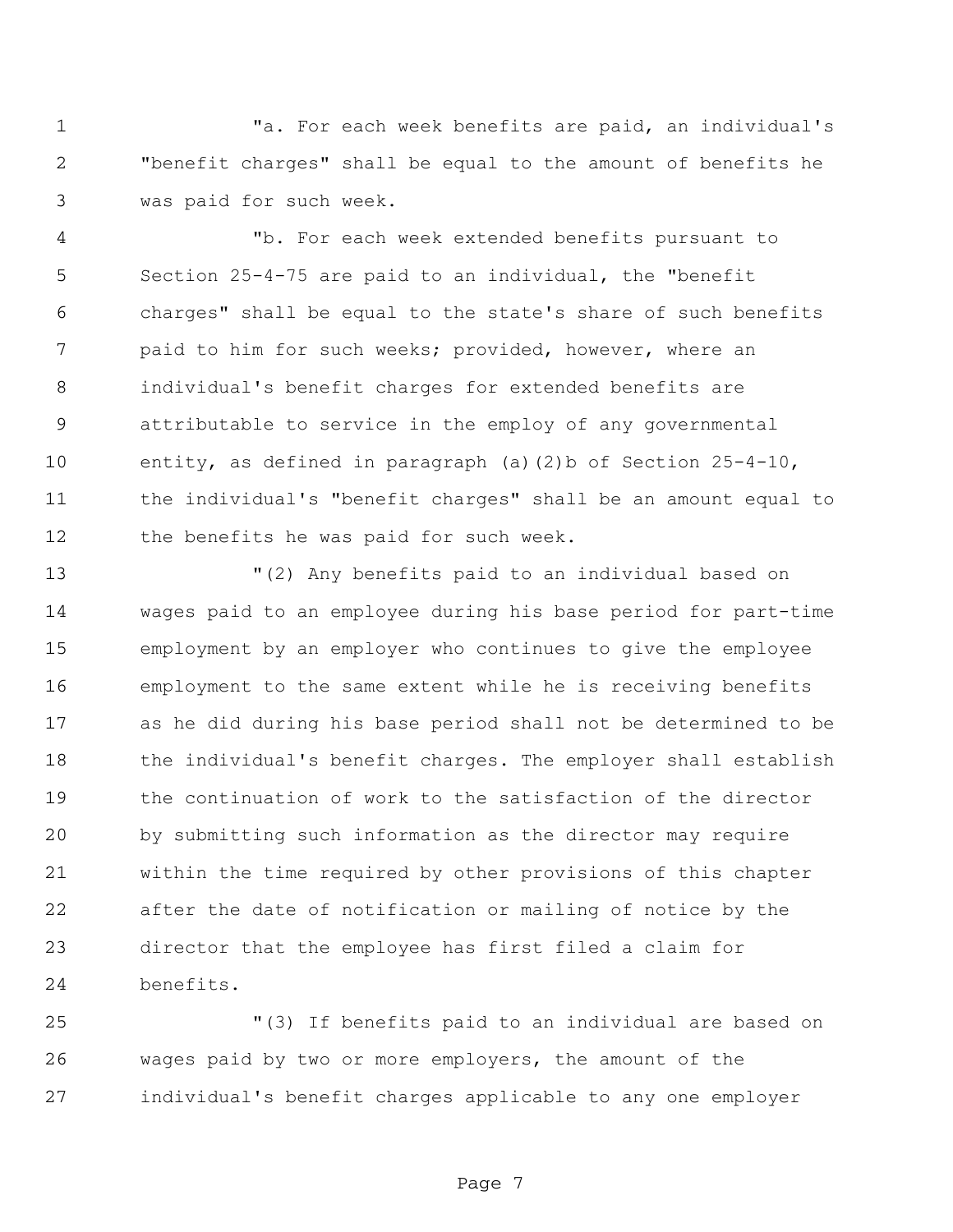shall be an amount which bears the same ratio to the total benefit charges as the total base period wages paid by such employer to the individual and used for the payment of benefits bears to the total base period wages paid to the individual by all his base period employers and used for the payment of benefits.

 "(4) When, in the determination of any individual's benefits, wages have been properly included once for one benefit year or for one base period, such wages shall not thereafter be included again in the computation of his benefits for any other benefit year or in his wages for any other base period respectively.

"(c) Determination of employer benefit charges.

 "(1) An employer's benefit charges for each and every fiscal year shall be the total of the regular benefits and the state's share of the extended benefits paid during such fiscal year to all of his employees or former employees which are attributable to wages paid by such employer to his employees or former employees; except as is provided by paragraph a. of subdivision (a)(5) of Section 25-4-51 for governmental entities.

22 The director shall analyze the benefit payments in each fiscal year and determine each employer's benefit charges for each fiscal year.

 "(3) The director shall, after the close of each calendar quarter, furnish each employer with a statement of the benefits paid to his workers, or former workers, which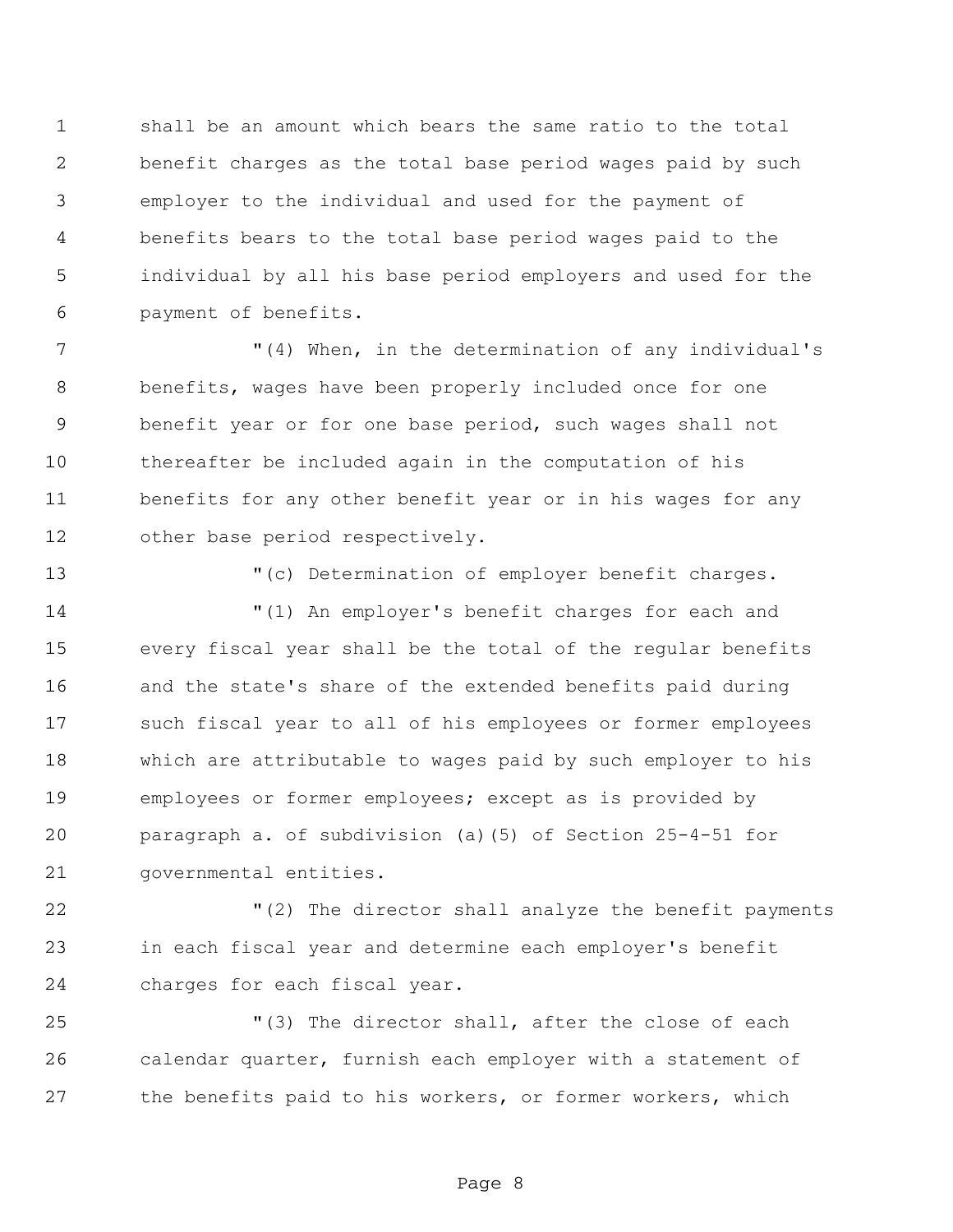became his benefit charges in that calendar quarter, together with the names of such workers, or former workers, and such statement, in the absence of an application for a revision thereof within 30 days of the mailing of such statement to the employer's last known address, shall be conclusive and final upon the employer for all purposes and in all proceedings whatsoever. Such application for revision shall be in the form and manner prescribed by regulation of the director. Upon receipt of, within the time allowed, an application for revision of such statement, the director shall allow such 11 application in whole or in part, or shall deny such application and shall serve notice upon the employer of such decision. Such decision of the director shall be final and conclusive on the employer at the expiration of 30 days from the date of service of such notice, unless the employer shall within the 30-day period file with the director a written protest and a petition for hearing, specifying his objections thereto. Upon receipt of such petition the director shall fix a time and place for a hearing and shall notify the employer thereof. At any hearing held as herein provided, the decision of the director shall be prima facie correct, and the burden shall be upon the protesting employer to prove it is incorrect. No employer shall have the right to object to the benefit charges with respect to any worker as shown on such statement, unless he shall first show that such charges arose as a result of benefits paid to such worker in accordance with a determination, or a redetermination, to which such employer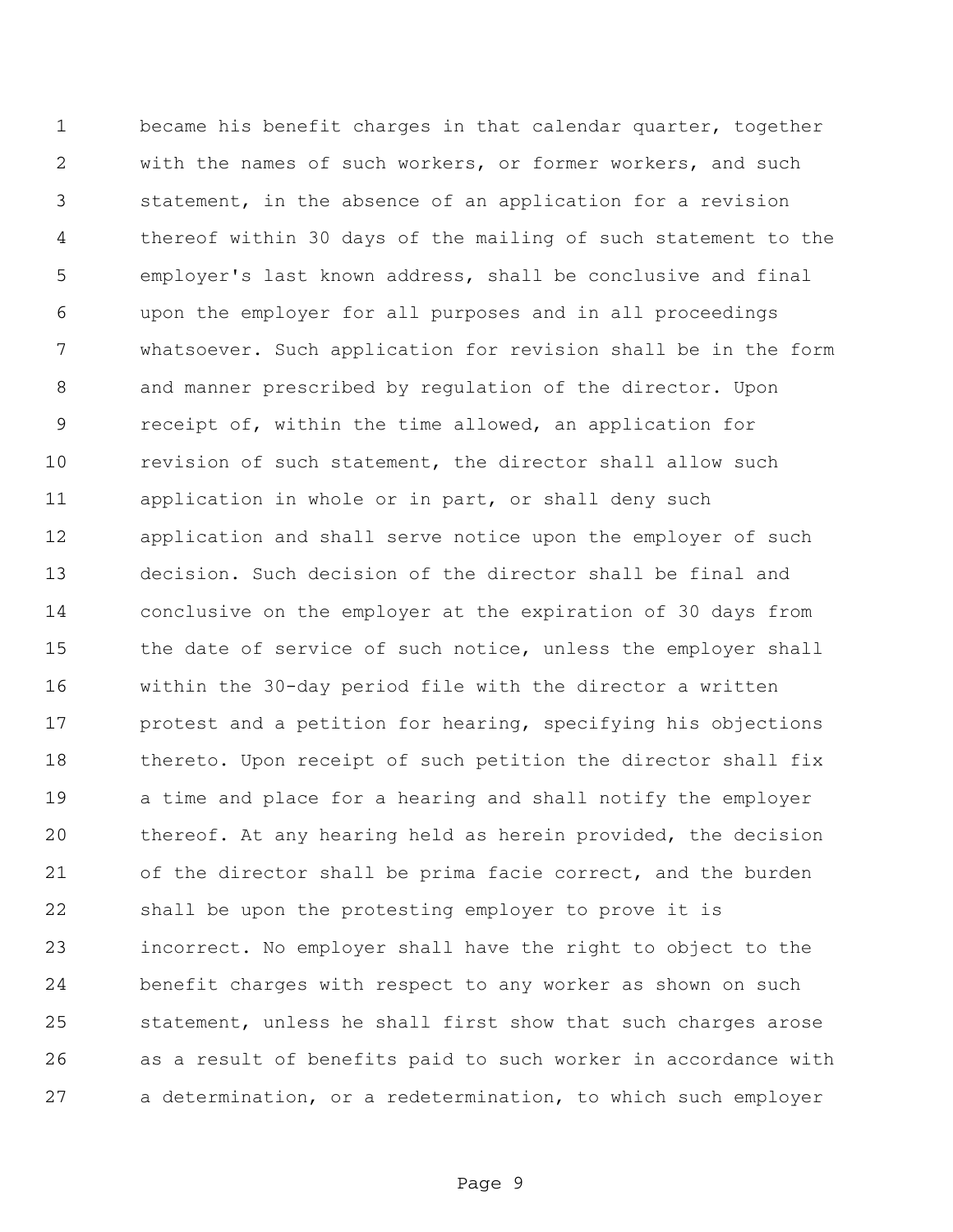was a party entitled to notice thereof, as provided by Article 5 of this chapter, and shall further show that he was not notified of such determination or redetermination in accordance with the requirements of Article 5 of this chapter. Nothing herein contained shall affect the right of any employer at such hearing to object to such statement of benefit charges on the ground that it is incorrect by reason of a clerical error made by the director or any of his employees. The employer shall be promptly notified by mail of the director's decision. Such decision shall be final and conclusive unless an appeal is taken therefrom in the manner and within the time prescribed in subsection (h) of this section.

 "(4) Nothing contained in subdivision (3) of this subsection (c) shall be construed as limiting or affecting in any manner the right and authority of the director to remove benefit charges from any employer's account upon discovering or being aware of any such employer's workers or former workers having drawn benefits by reason of false representation of their earnings while filing claims for benefits nor to make any corrections resulting from any adjustment to benefits paid to the individual.

 "(5) Any Alabama unemployment compensation benefits paid to any claimant under the following conditions shall not be charged to the account of a contributory base period employer(s) for the state fiscal year ending June 30, 1996, 27 and each fiscal year thereafter, if: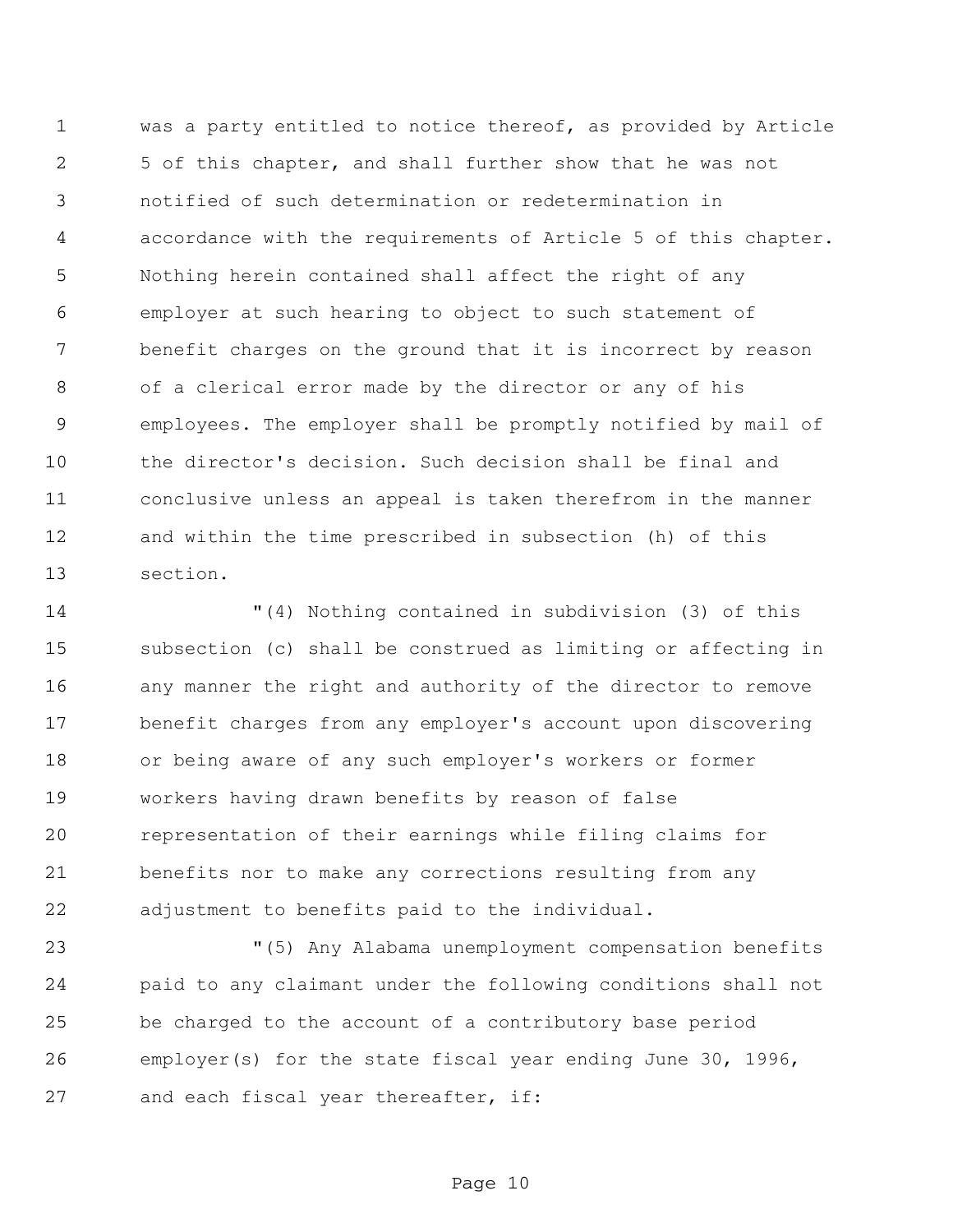"a. The benefits are paid for unemployment due directly to a major natural disaster, and

 "b. The President has declared the event a disaster pursuant to the Disaster Relief Act of 1970, 42 USC § 4401, et seq., as amended, and

 "c. The benefits are paid from the Alabama U.I. Trust Fund to claimants who would have been eligible for disaster unemployment assistance under this act, if they have not first received Alabama unemployment insurance benefits with respect to their unemployment.

 "(d) Determination of employer benefit ratio. Effective January 1, 1997, and each year thereafter, the benefit ratio of each employer who qualifies for a rate determination under subdivision (a)(1) of this section and has been chargeable with benefits throughout the three most recent preceding fiscal years shall be a percentage obtained by dividing the total of his benefit charges for such three-year period by that part of his total taxable payroll for the same three-year period with respect to which contributions have been paid on or before July 31, next following such period, and the benefit ratio of each employer who qualifies for a rate determination under subdivision (a)(1) of this section, but who has not been subject to this chapter for a period of time sufficient to have been chargeable with benefits throughout the three most recent preceding fiscal years, shall be a percentage obtained by dividing the total of his benefit charges for the period throughout which he has been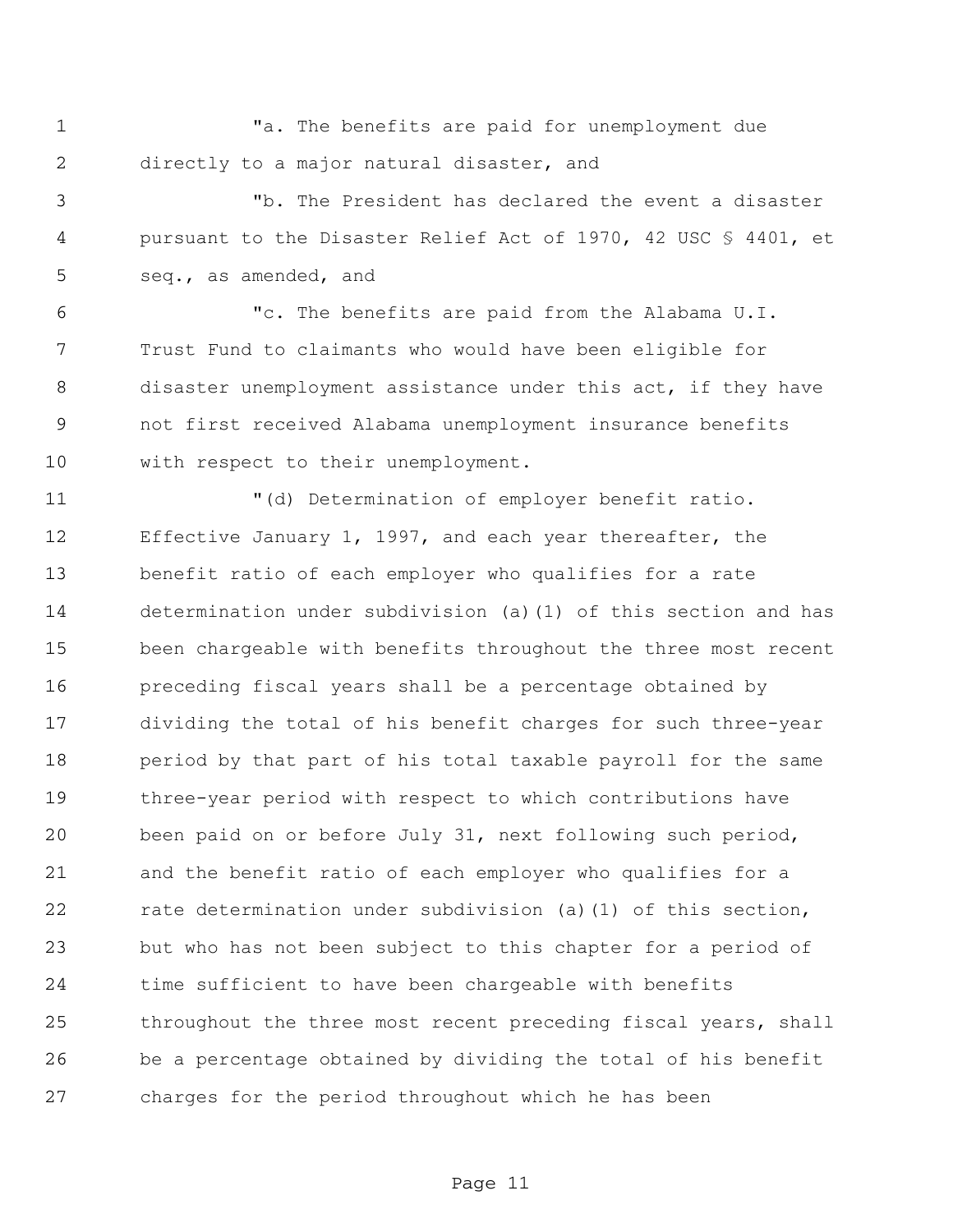chargeable, such period to be not less than the most recent preceding fiscal year by that part of his total taxable payroll for the same period with respect to which contributions have been paid on or before July 31 next following such period. The employers benefit ratio shall be computed to the fourth decimal and be used in determining each employer's contribution rate as prescribed in subsection (a) 8 of this section for the next calendar year; except that:

 "For tax rate year beginning January 1, 1991, the employer's benefit ratio shall be determined by the employer's actual benefit charges to his account for the fiscal year ending September 30, 1990, and for fiscal years ending September 30, 1988, and September 30, 1989, the employer's benefit charges shall be determined from data accumulated by the director during such years relative to benefit wage charges and converted to benefit charges, in such manner as the director shall prescribe.

18 T(e) Shared costs.

 "(1) For the purposes of this subsection (e) and for the determination of an employer's rate of contribution pursuant to subsection (f), "shared" or "socialized" cost for each fiscal year is defined to be:

 "a. Benefit charges which cannot be effectively assigned to an individual employer's experience rating account during such fiscal year because of the employer becoming inactive (in accordance with Section 25-4-130); and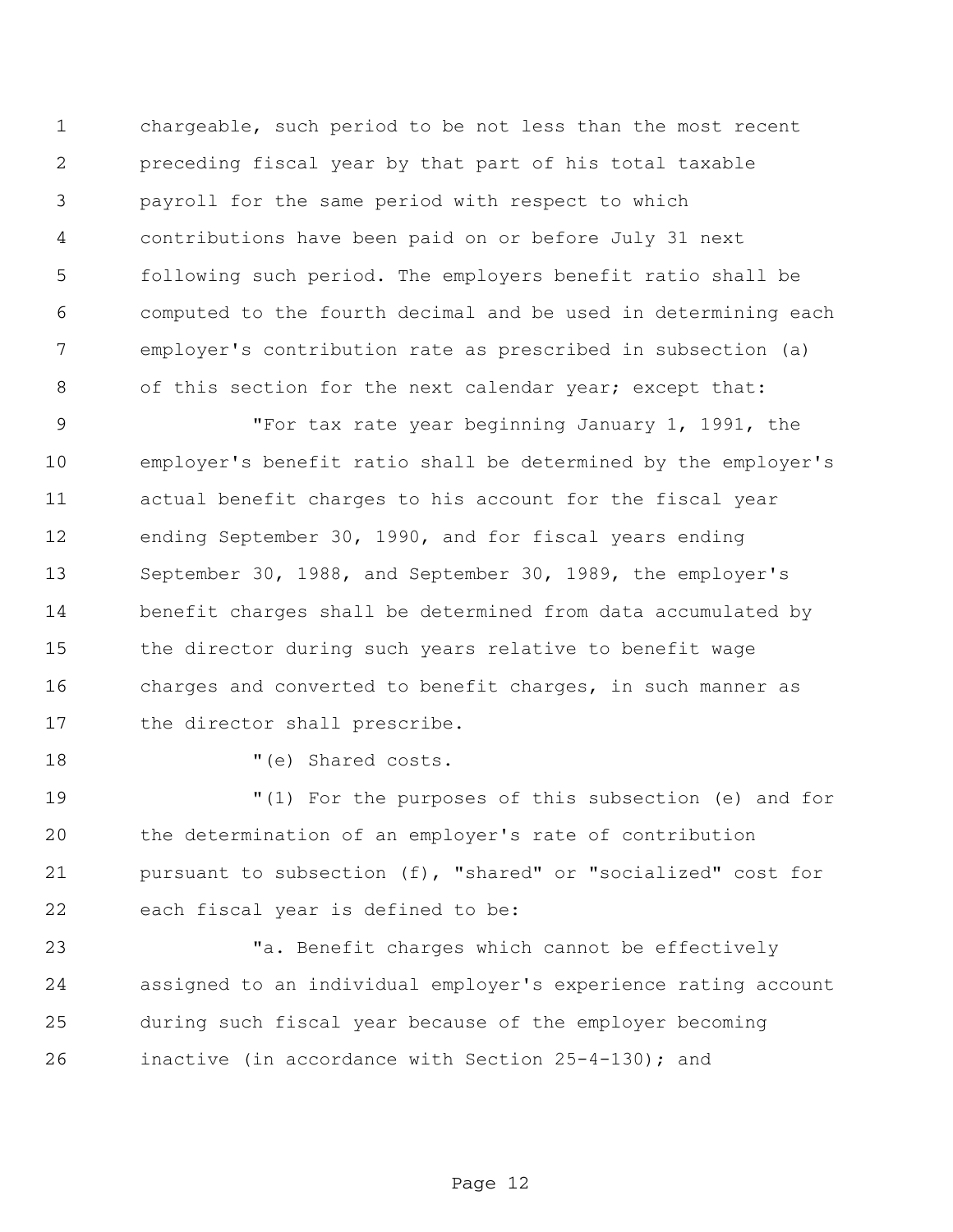"b. The total amount of the difference between the benefit charges to all employers during the fiscal year who are assigned the maximum rate of contribution under any one of the rate schedules for the calendar year next following such fiscal year and the total amount of contributions received from all such maximum rated employers during the same fiscal year; and

8 The Credits granted employers during such fiscal year because of the reason for separation (as provided in Section 25-4-78), continued part-time work, as provided by subdivision (b)(2) of this section, and relief from charges 12 granted an employer under the provisions of subdivision (c)(4) of this section; and

 "d. Benefit overpayments which have been declared uncollectible or have been waived by the director during the fiscal year pursuant to the applicable provisions of this chapter; and

 "e. Contributions due from employers but not paid and which have been, during such fiscal year, declared uncollectible by the bankruptcy courts or official action by the director; and

 "f. Cost resulting from the relief of charges for contributory employers under Section 25-4-54(c)(5) will be included in shared cost as defined in this section.

 "(2) The total of the amounts determined under the provisions of subdivision (1) above shall be the statewide total shared cost for any fiscal year.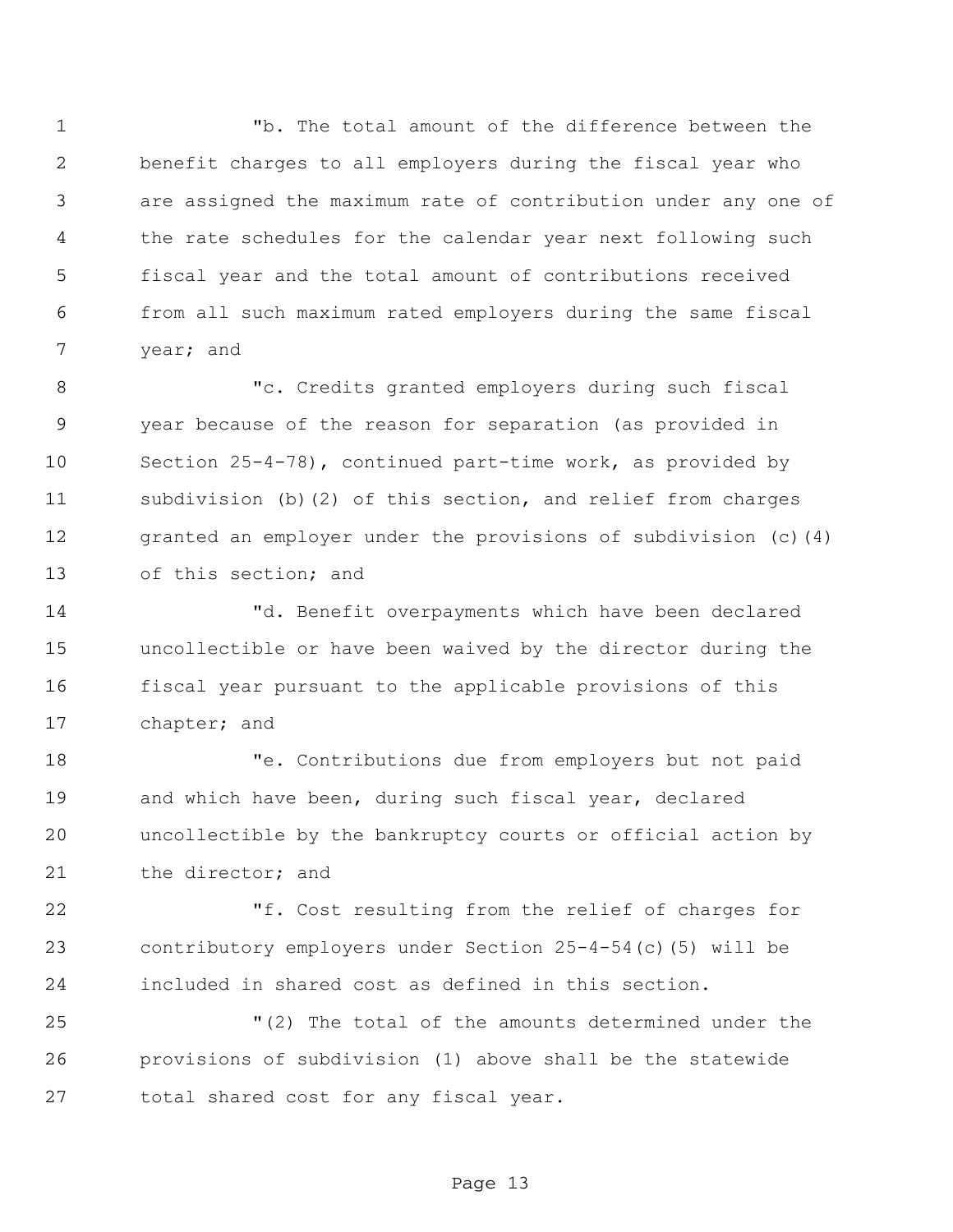"(3) Net shared costs for any fiscal year shall be the statewide total of shared costs for that fiscal year reduced (but not below zero) by the amount of:

 "a. Interest received by the fund from the U.S. 5 Treasury during such fiscal year; and

 "b. The total amount of the difference between the contributions received from all employers during such fiscal year who are assigned the minimum rate of contributions under any one of the rate schedules for the calendar year next following such fiscal year and the total of all benefit charges made to all such minimum rated employers during the same fiscal year.

 "(4) To determine the "shared cost ratio" for any fiscal year, the net shared cost for such fiscal year shall be divided by the statewide total of taxable wages for the same fiscal year which have been reported by all contributory employers and upon which contributions have been timely paid (reduced by the total of the taxable wages reported and timely 19 baid on by any employer or employers for the same fiscal year, who by the provisions of subdivision (5) of this subsection (e) are relieved of the shared cost assessment). The resulting quotient adjusted to the nearest multiple of one-thousandth shall be the "shared cost ratio" applicable for assessment to all contributory employers for the next following calendar year.

 "(5)a. Except as is hereinafter provided, the shared cost ratio as computed under the above provision for each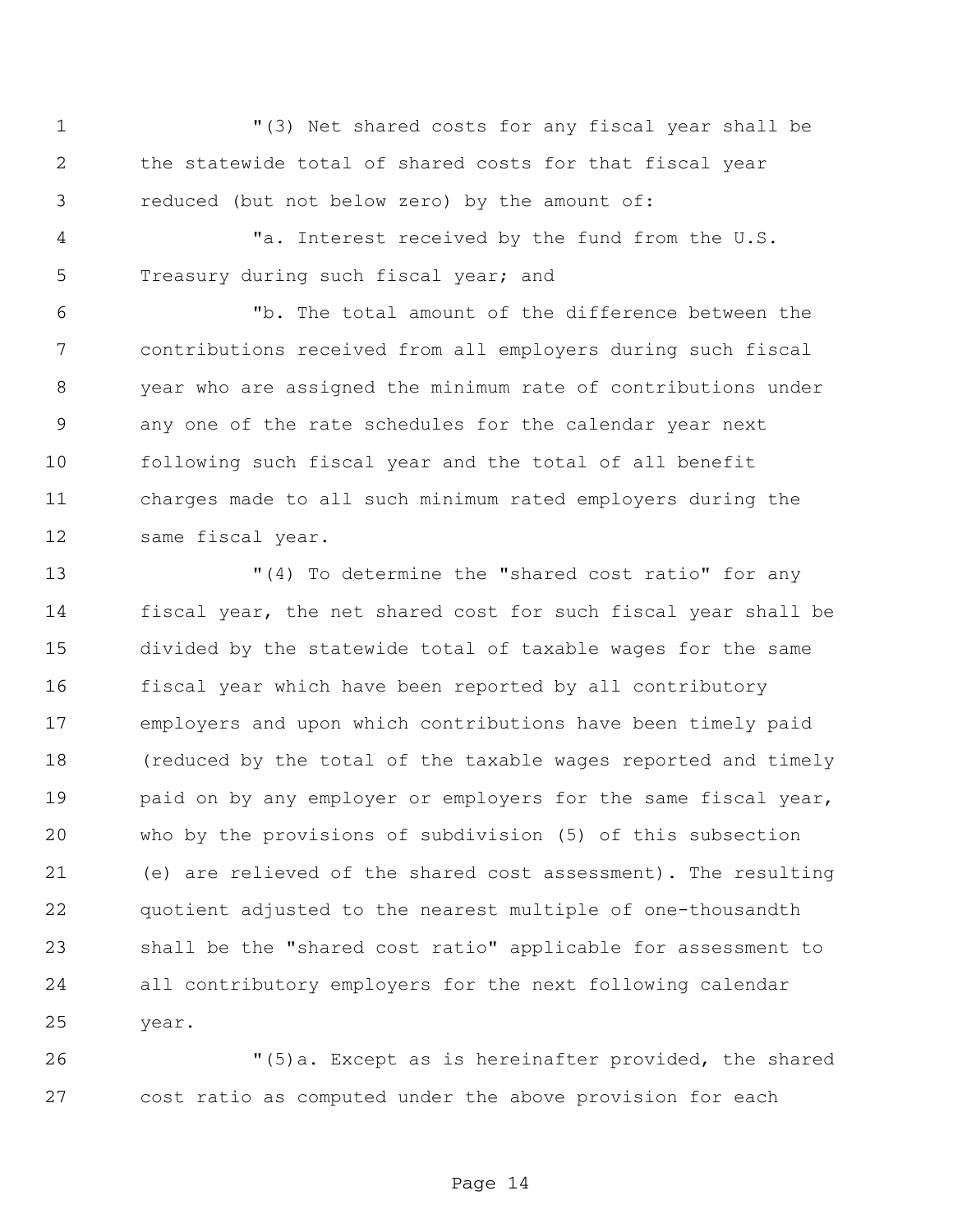fiscal year shall, for the next calendar year, be assessed each employer eligible for a rate determination under the provision of subdivision (a)(1) of this section, in addition to the rate of contributions determined by the tables contained in subsection (f) of this section.

 "1. Any employer whose rate of contribution has been determined to be the minimum rate allowed under Schedule A for a calendar year, shall be relieved of any shared cost assessment during that calendar year;

 "2. Any employer whose rate of contribution has been determined to be the minimum rate allowed under Schedule B for a calendar year and whose experience rating account has not been charged with any benefits during the three immediately preceding fiscal years, shall be relieved of any shared cost assessment for that calendar year;

 "3. No relief shall be granted to any employer for any portion of the shared cost assessment for a calendar year when either Schedule C or D is in effect.

 "b. The assessment for shared costs shall become due and payable at the same time and in the same manner as contributions.

 "c. The authority of the director to enforce collection of any shared cost assessment shall be the same as is provided in this chapter for the enforcement of the collections of contributions.

26 "(f) Notice of contribution rate, etc.; maximum 27 rate. The contribution rates (expressed as a percentage of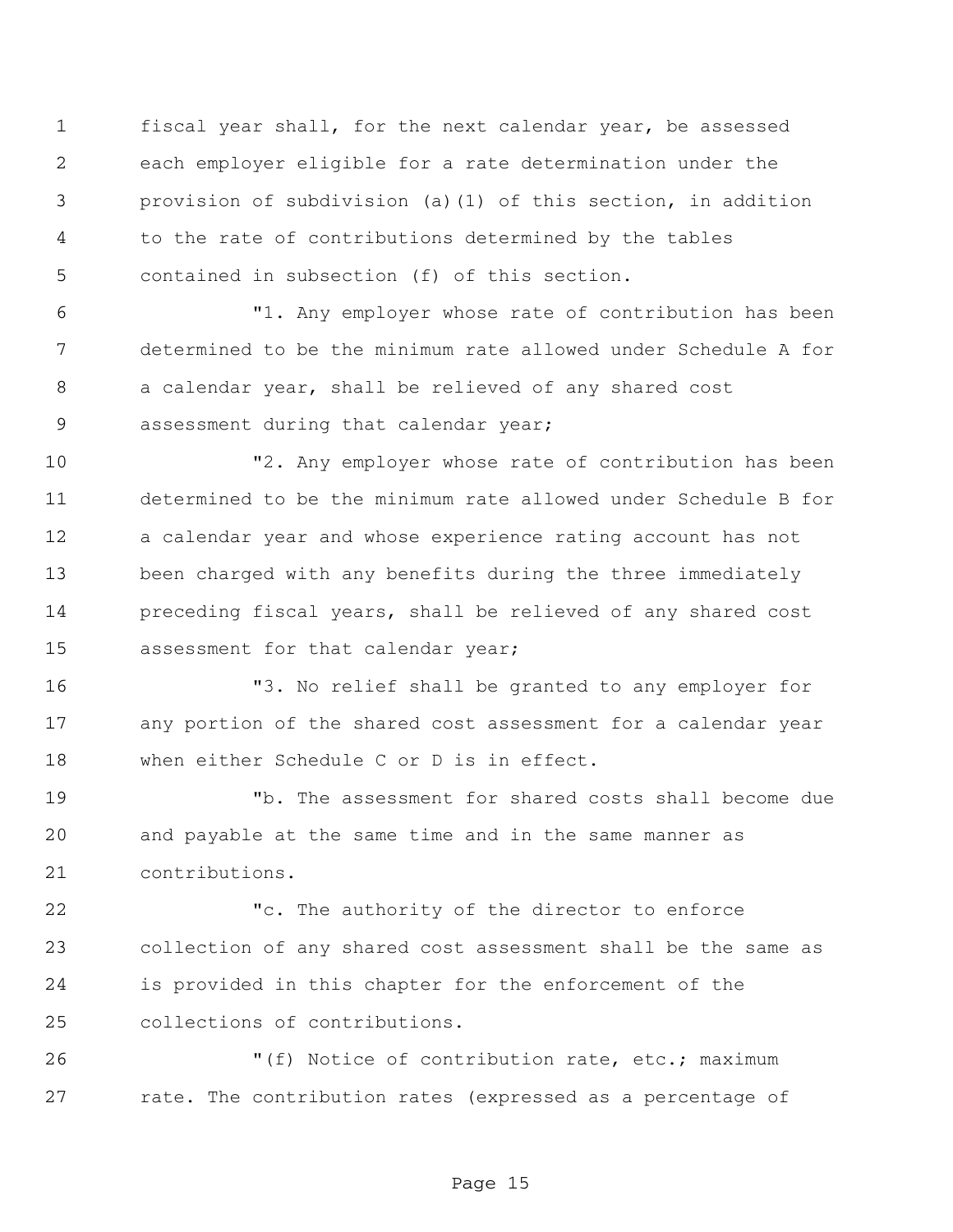taxable wages) for each employer, as provided in subsection (a) of this section, shall be determined by the director and the director shall notify each employer of his benefit ratio and his contribution rate no later than 31 days after the ef- fective date of such rate. Such employer contribution rate for the tax rate years beginning January 1, 1991, shall be deter- mined from the appropriate rate schedule prescribed for that tax rate year by the provisions of subsection (g) of this sec- tion and shall be the rate which appears on the same horizon-tal line on which is found the employer's benefit ratio.

11 TAX RATE TABLE

12 EMPLOYER TAX RATE SCHEDULE:

## IF THE

## EMPLOYER'S

| 14 | LINE           | BENEFIT RATIO |      |      |              |      |
|----|----------------|---------------|------|------|--------------|------|
| 15 | NO.            | IS:           | Α    | B    | $\mathsf{C}$ | D    |
| 16 |                | $0.00 - 0.39$ | 0.20 | 0.35 | 0.50         | 0.65 |
| 17 | 2              | $0.40 - 0.59$ | 0.35 | 0.50 | 0.65         | 0.80 |
| 18 | 3              | $0.60 - 0.79$ | 0.50 | 0.70 | 0.90         | 1.00 |
| 19 | $\overline{4}$ | $0.80 - 0.99$ | 0.70 | 0.90 | 1.10         | 1.20 |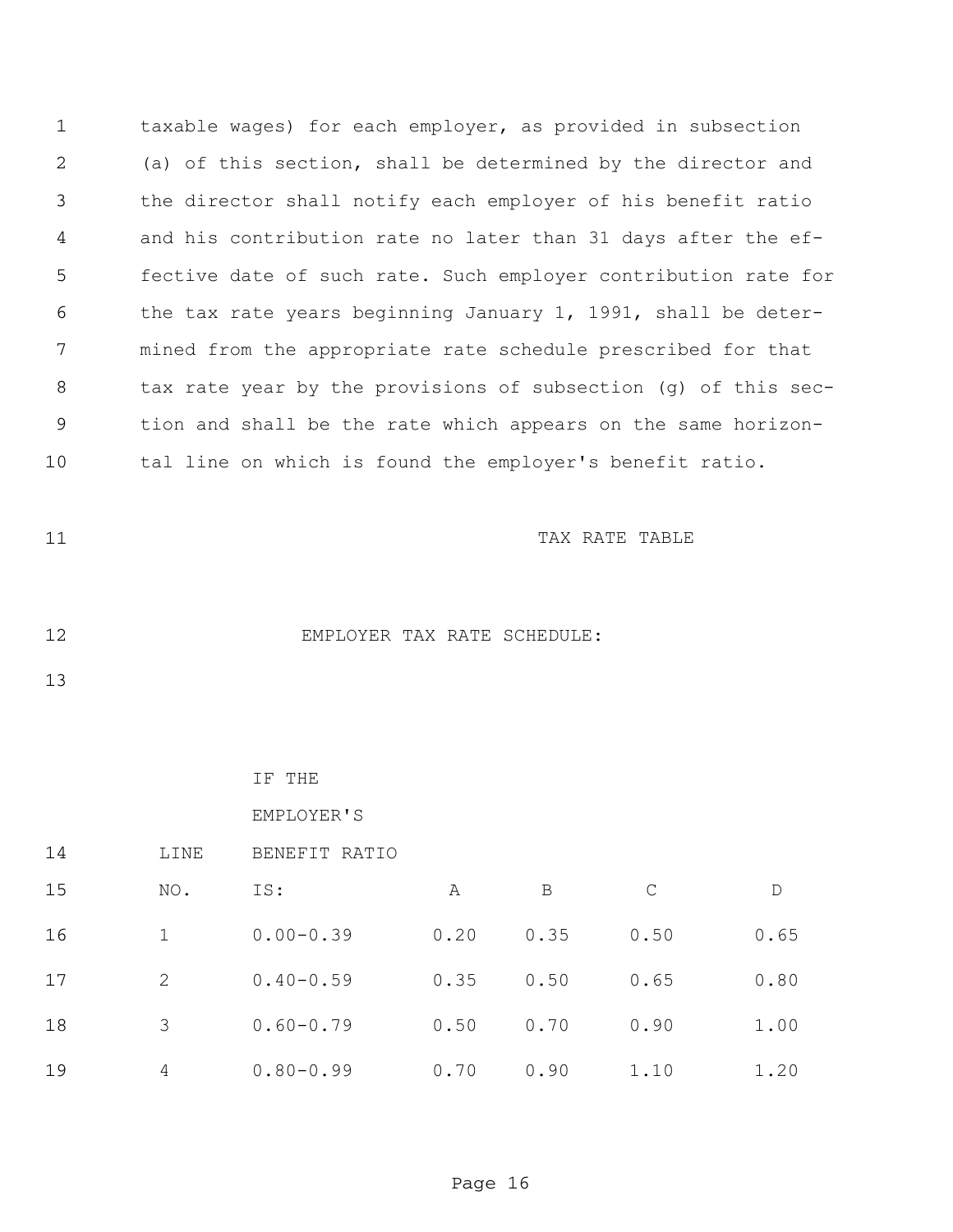| $\mathbf 1$    | 5     | $1.00 - 1.19$ | 0.85 | 1.10           | 1.30 | 1.40         |
|----------------|-------|---------------|------|----------------|------|--------------|
| $\sqrt{2}$     | $6\,$ | $1.20 - 1.39$ | 1.00 | 1.30           | 1.55 | 1.65         |
| $\mathfrak{Z}$ | 7     | $1.40 - 1.59$ | 1.15 | 1.50           | 1.75 | 1.90         |
| $\sqrt{4}$     | 8     | $1.60 - 1.79$ | 1.30 | 1.70           | 1.95 | 2.15         |
| 5              | 9     | $1.80 - 1.99$ | 1.45 | 1.90           | 2.15 | 2.40         |
| $\sqrt{6}$     | 10    | $2.00 - 2.19$ | 1.60 | 2.10           | 2.40 | 2.65         |
| $\overline{7}$ | 11    | $2.20 - 2.39$ | 1.75 | 2.30           | 2.60 | 2.85         |
| $\,8\,$        | 12    | $2.40 - 2.59$ | 1.90 | 2.50           | 2.80 | 3.10         |
| 9              | 13    | $2.60 - 2.79$ | 2.05 | 2.70           | 3.05 | 3.35         |
| $10$           | 14    | $2.80 - 2.99$ | 2.20 | 2.90           | 3.25 | 3.60         |
| $11$           | 15    | $3.00 - 3.19$ | 2.35 | 3.10           | 3.50 | 3.85         |
| $12$           | 16    | $3.20 - 3.59$ | 2.50 | 3.40           | 3.80 | 4.20         |
| 13             | 17    | $3.60 - 3.99$ | 2.80 | 3.80           | 4.25 | $4\,$ . $70$ |
| 14             | 18    | $4.00 - 4.39$ | 3.10 | 4.20           | 4.70 | 5.20         |
| 15             | 19    | $4.40 - 4.79$ | 3.40 | 4.60           | 5.10 | 5.70         |
| 16             | 20    | $4.80 - 5.19$ | 3.70 | 5.00           | 5.50 | 6.20         |
| 17             | 21    | $5.20 - 5.59$ | 4.00 | 5.40           | 6.00 | 6.70         |
| 18             | 22    | $5.60 - 5.99$ |      | 4.30 5.40 6.00 |      | 6.70         |
| 19             | 23    | $6.00 - 6.39$ | 4.60 | 5.40           | 6.10 | 6.80         |
| 20             | 24    | $6.40 - 6.79$ | 4.90 | 5.40 6.10      |      | 6.80         |
| 21             | 25    | $6.80 - 7.19$ | 5.20 | 5.40 6.10      |      | 6.80         |
| 22             | 26    | 7.20 or over  | 5.40 | 5.40           | 6.10 | 6.80         |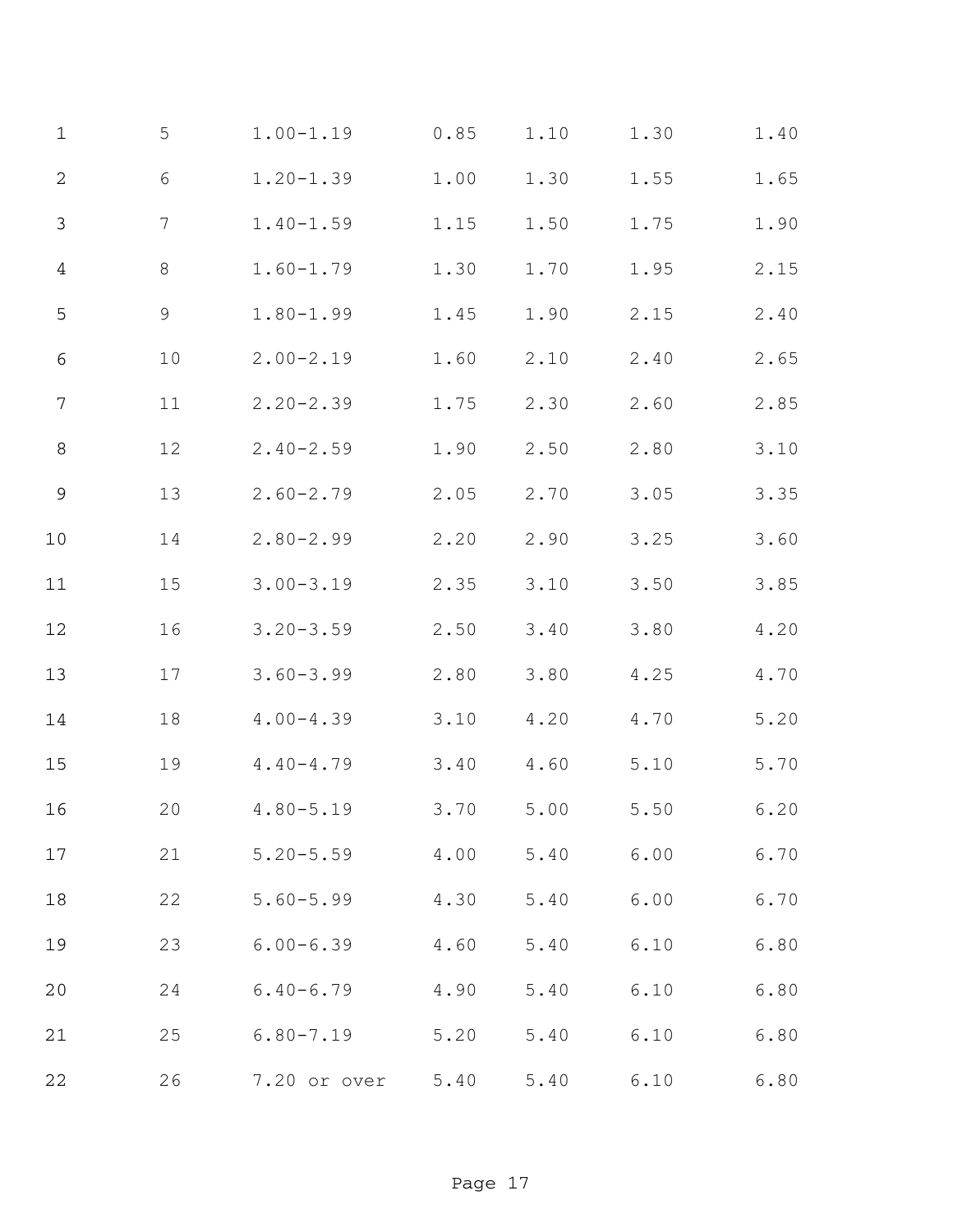"The provisions of this subsection (f) to the con- trary notwithstanding, the rates of contribution shall, after having been determined as herein prescribed, be adjusted as follows for calendar quarters beginning after March 31, 1992 5 and ending September 30, 2010 2012:

- "If the rate of contribu-
- tion specified by the Tax

| $\,8\,$ |                  | Rate Table contained in The employer's contribution rate |
|---------|------------------|----------------------------------------------------------|
| 9       | this section is: | shall be:                                                |
| $10$    | 0.20             | 0.14                                                     |
| $11$    | 0.35             | 0.29                                                     |
| $12\,$  | 0.50             | $0.44$                                                   |
| 13      | 0.65             | 0.59                                                     |
| 14      | 0.70             | 0.64                                                     |
| 15      | 0.80             | 0.74                                                     |
| 16      | 0.85             | 0.79                                                     |
| 17      | 0.90             | 0.84                                                     |
| $18\,$  | 1.00             | 0.94                                                     |
| 19      | 1.10             | 1.04                                                     |
| $20$    | 1.15             | 1.09                                                     |
| 21      | 1.20             | 1.14                                                     |
| 22      | 1.30             | 1.24                                                     |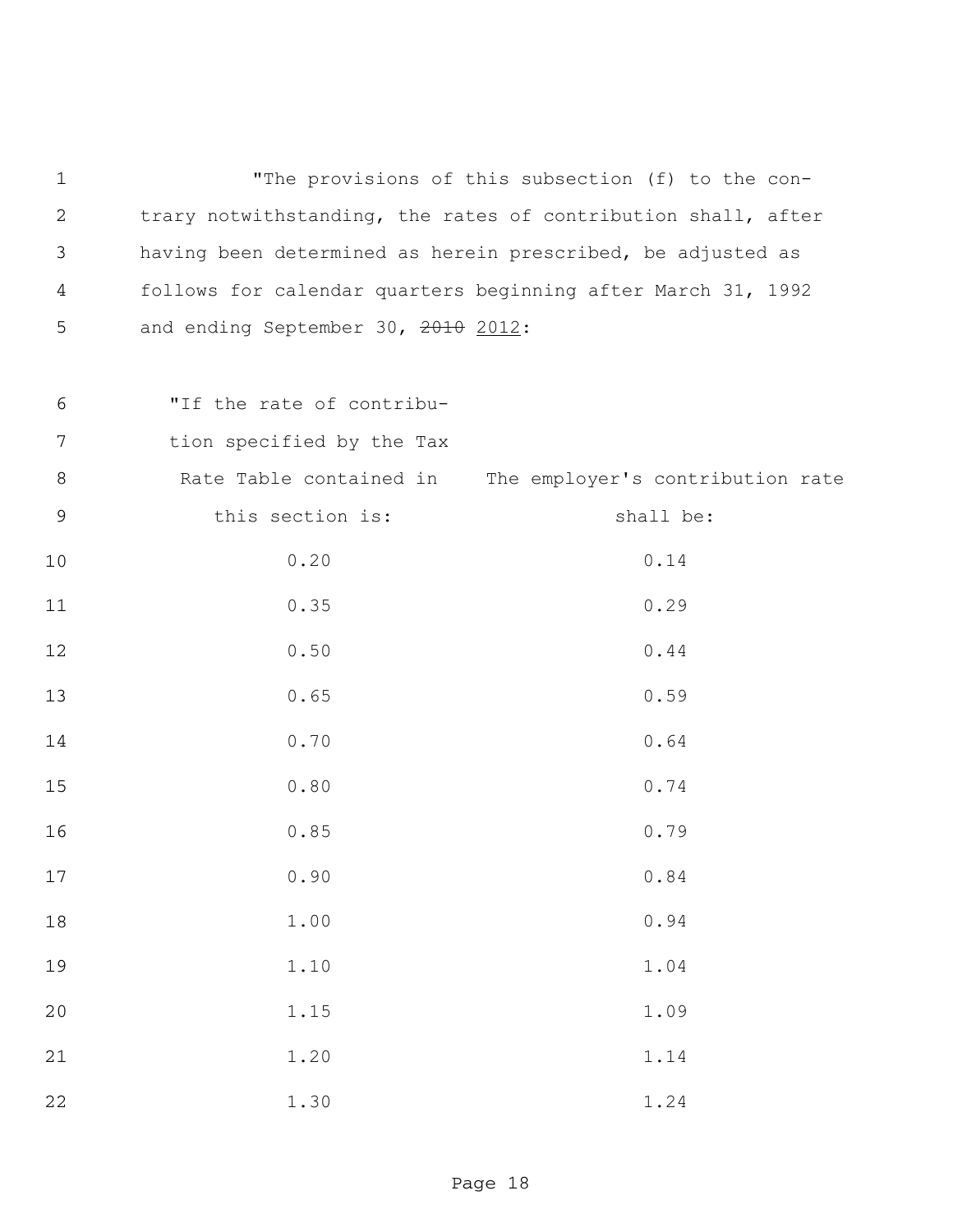| $\mathbf 1$      | $1\,.\,4\,0$ | 1.34 |
|------------------|--------------|------|
| $\sqrt{2}$       | 1.45         | 1.39 |
| $\mathfrak{Z}$   | 1.50         | 1.44 |
| $\sqrt{4}$       | 1.55         | 1.49 |
| $\mathsf S$      | 1.60         | 1.54 |
| $\sqrt{6}$       | 1.65         | 1.59 |
| $\boldsymbol{7}$ | 1.70         | 1.64 |
| $\,8\,$          | 1.75         | 1.69 |
| $\overline{9}$   | 1.90         | 1.84 |
| $10$             | 1.95         | 1.89 |
| $11$             | 2.05         | 1.99 |
| 12               | 2.10         | 2.04 |
| 13               | 2.15         | 2.09 |
| 14               | 2.20         | 2.14 |
| $15\,$           | 2.30         | 2.24 |
| 16               | 2.35         | 2.29 |
| 17               | 2.40         | 2.34 |
| 18               | 2.50         | 2.44 |
| 19               | 2.60         | 2.54 |
| $20$             | 2.65         | 2.59 |
| $21$             | 2.70         | 2.64 |
| $2\sqrt{2}$      | 2.80         | 2.74 |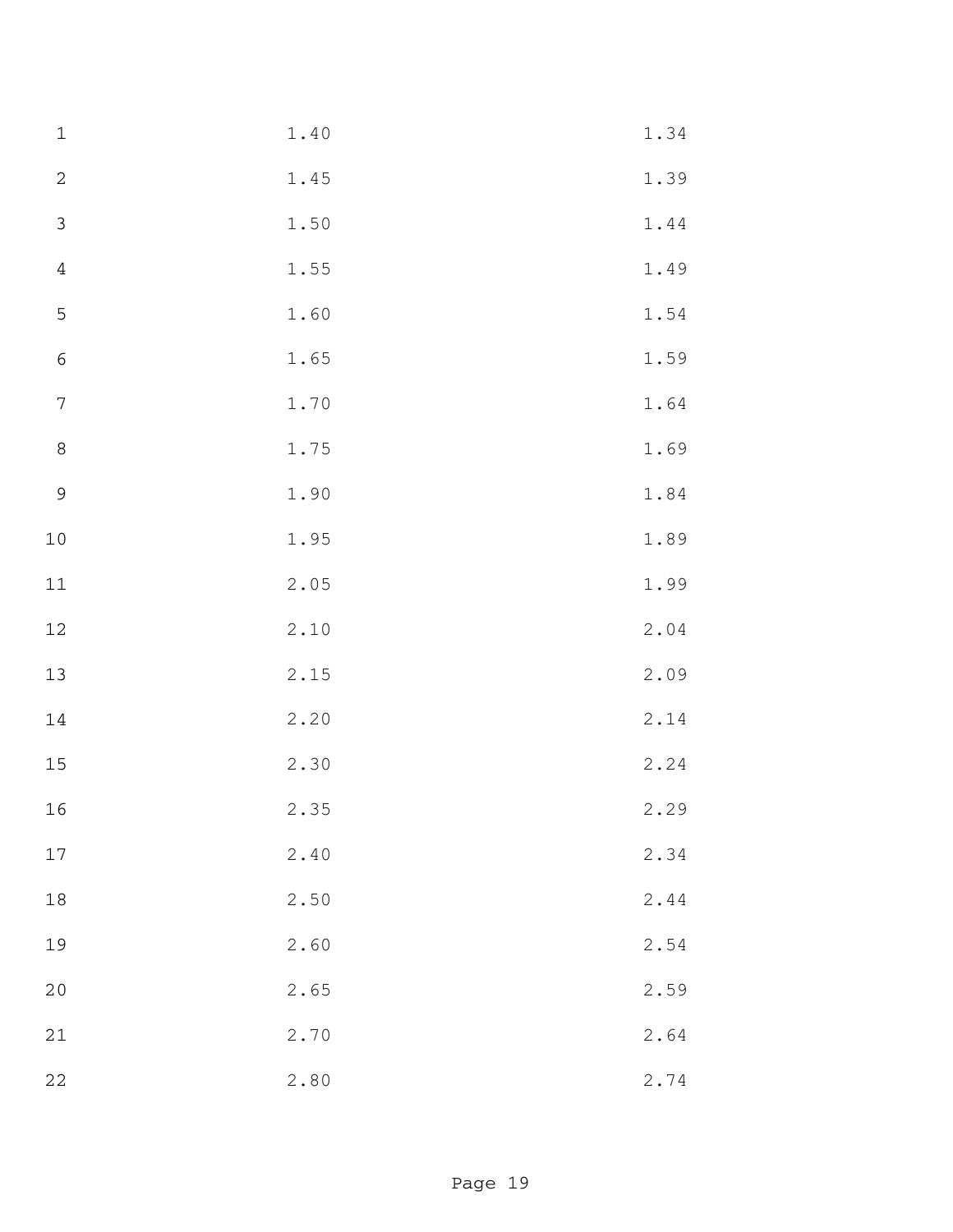| $\mathbf 1$    | 2.85           | 2.79                                           |
|----------------|----------------|------------------------------------------------|
| $\sqrt{2}$     | 2.90           | 2.84                                           |
| $\mathfrak{Z}$ | 3.05           | 2.99                                           |
| $\sqrt{4}$     | 3.10           | 3.04                                           |
| $\mathsf S$    | 3.25           | 3.19                                           |
| $\sqrt{6}$     | 3.35           | 3.29                                           |
| $\sqrt{ }$     | 3.40           | 3.34                                           |
| $\,8\,$        | 3.50           | 3.44                                           |
| $\mathsf 9$    | 3.60           | 3.54                                           |
| $10\,$         | 3.70           | 3.64                                           |
| $11$           | 3.80           | 3.74                                           |
| 12             | 3.85           | 3.79                                           |
| 13             | $4\,$ . $0\,0$ | 3.94                                           |
| 14             | 4.20           | 4.14                                           |
| $15\,$         | 4.25           | 4.19                                           |
| 16             | 4.30           | 4.24                                           |
| 17             | 4.60           | $4\,\raisebox{1pt}{\text{\circle*{1.5}}}\,54$  |
| 18             | 4.70           | $4\centerdot 64$                               |
| 19             | 4.90           | $4\centerdot84$                                |
| $20$           | 5.00           | $4\,\raisebox{1pt}{\text{\circle*{1.5}}}\, 94$ |
| 21             | 5.10           | 5.04                                           |
| $2\sqrt{2}$    | 5.20           | 5.14                                           |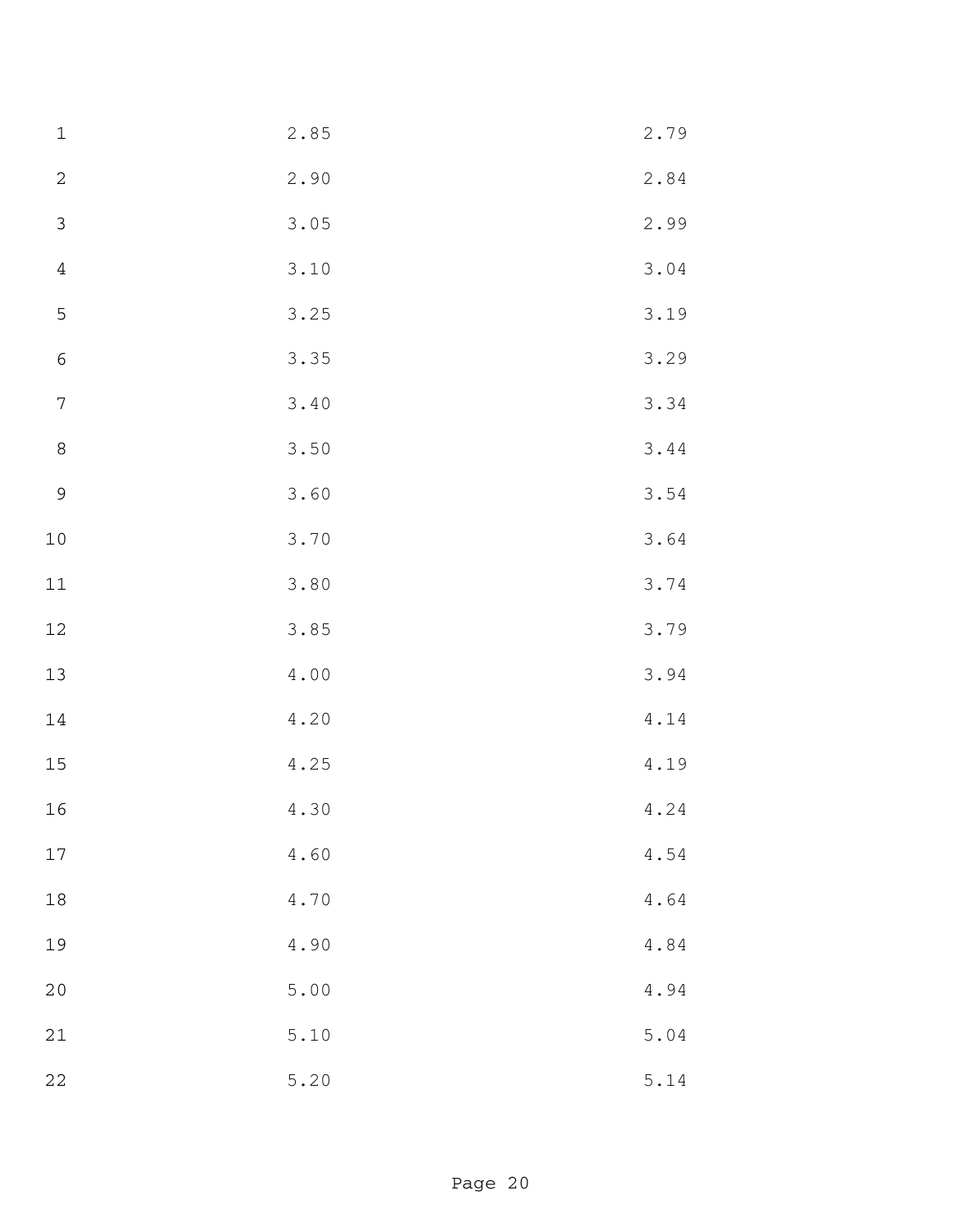| $\mathbf 1$    | 5.40 | 5.40 |
|----------------|------|------|
| 2              | 5.50 | 5.44 |
| 3              | 5.70 | 5.64 |
| $\overline{4}$ | 6.00 | 5.94 |
| 5              | 6.10 | 6.04 |
| 6              | 6.20 | 6.14 |
| 7              | 6.70 | 6.64 |
| 8              | 6.80 | 6.74 |

 "The adjustment in rates of contributions as are herein provided shall apply only to those employers who are required to pay contributions by the provisions of Section 25-4-51 and those nonprofit organizations, hospitals, educational institutions, agencies of the State of Alabama, and political subdivisions of the state who have, under the option permitted by Section 25-4-51, for that calendar year elected to pay contributions. The adjustment shall not apply to any employer who, because of insufficient unemployment experience, has not become eligible to have his rate of contribution determined by the method prescribed under this subsection (f); whose rate of contribution is determined to be 5.4 percent, or is above 5.4 percent and by the application of 22 the adjustment would become a rate less than 5.4 percent; and all employers who being eligible for such option have elected the option to make payments in lieu of contributions.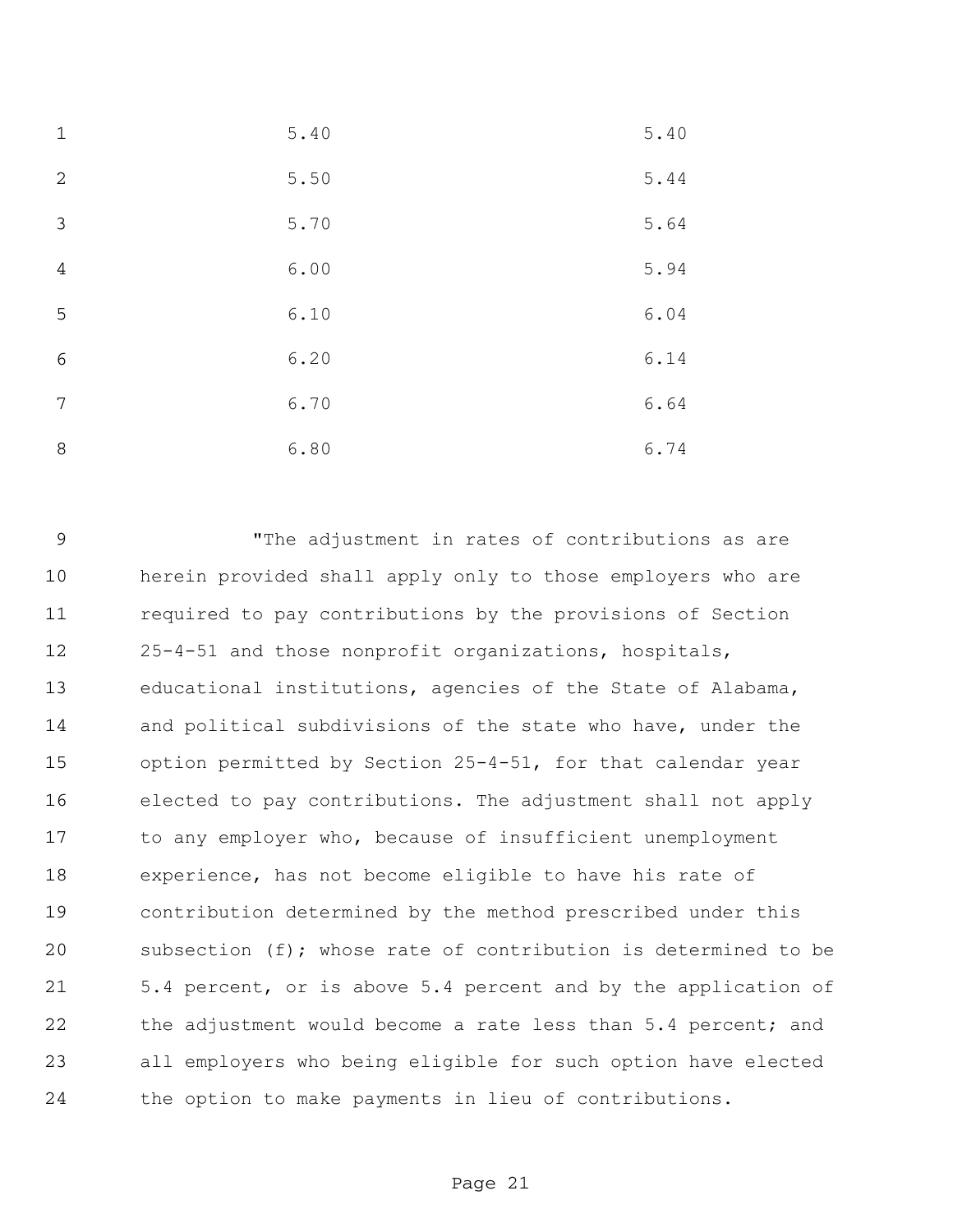"(g) Determination of contribution rate schedule. Contribution rates for each employer, determined pursuant to subsection (f) of this section, shall nevertheless be subject to the contribution rate schedule as is hereinafter provided.

 "(1) The "benefits payroll ratio" of the state for each fiscal year shall be determined by dividing the total of benefits paid, including the state's portion of benefits paid under any extended benefit program, from the unemployment compensation fund within the preceding fiscal year, less any benefits paid for which payments in lieu of contributions have been paid or are currently due to be paid, by the statewide total payrolls of all employers upon which contributions on the taxable portion thereof have been paid during the same fiscal year, and by adjusting the quotient to the nearest multiple of one-thousandth.

 "(2) The desired level of unemployment compensation fund for each fiscal year shall be one and four-tenths times the amount determined by multiplying the highest statewide total of payrolls of all employers upon which contributions on the taxable portion thereof have been paid during any one of the three most recent preceding fiscal years by the highest benefits payroll ratio for any one of the 10 most recent preceding fiscal years.

 "(3) The director shall, on or before the December 1 next following the end of each fiscal year, declare effective for the 12-month period beginning with January 1 of the immediately succeeding calendar year, the desired level of the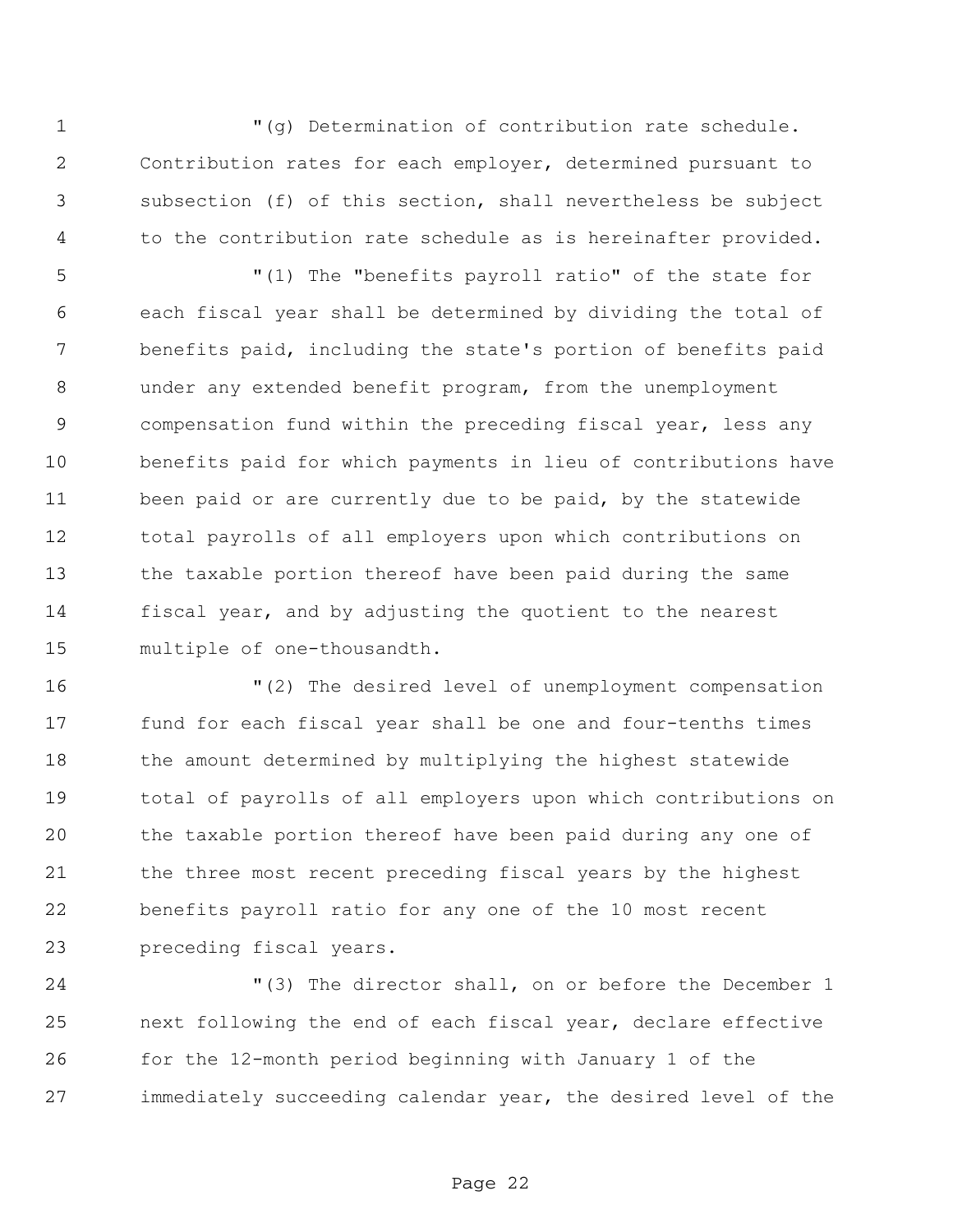fund and the schedule to be in effect for that 12-month period. The contribution rate for each employer for the next calendar year shall be determined by the director as provided in subsection (f) of this section on the basis of each employer's benefit ratio as determined under the provisions of subsection (d) of this section; and whenever at the end of any fiscal year, the fund balance is:

8 Ta. One hundred twenty-five percent or more of the desired level computed for the fiscal year, contribution rates 10 shall be determined under Schedule A;

 "b. Equal to the desired level but is less than 125 percent thereof, contribution rates shall be determined under Schedule B.

 "c. Less than the desired level but is at least 70 percent thereof, contribution rates shall be determined under Schedule C.

 "d. Less than 70 percent of the desired level, contribution rates shall be determined under Schedule D.

 "(4) Any amount credited to this state's account under Section 903 of the Social Security Act, as amended, which has been appropriated for expenses of administration, whether or not withdrawn from the trust fund, shall be included in the trust fund balance in determining whether or not such fund is greater or less than the desired level of the fund for a fiscal year; except, that any amount appropriated and withdrawn which will not be repaid to the fund shall not be included in such balances.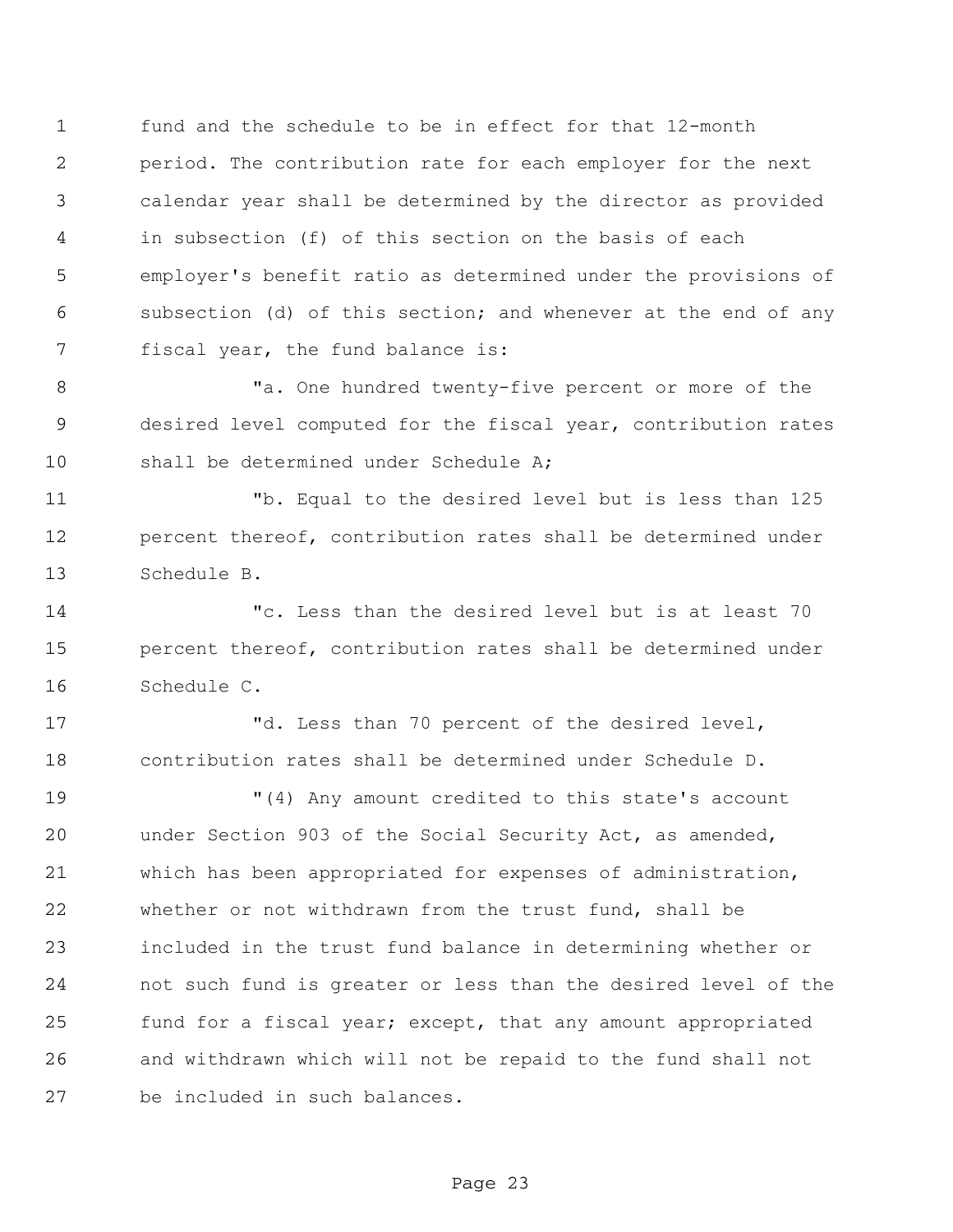"(5) The director shall notify each employer of such declaration and of his benefit ratio and his contribution rate no later than 31 days after the effective date of the contribution rate. This subdivision (5) shall not apply to employers who, in lieu of contributions, reimburse the fund for benefits paid.

 "(h) Review of contribution rate, etc. Any employer may apply to the director for and shall be entitled to a review as to the determination of his benefit ratio and his contribution rate as fixed by his benefit ratio, provided such application is filed within 30 days of the date of the mailing 12 by the director to the employer of the notice of such determination. Pending such review, such employer shall make all contribution payments otherwise required by this chapter at contribution rates fixed by the determination sought to be reviewed and resulting overpayments or underpayments of contributions by the employer shall, upon any redetermination, be adjusted or refunded pursuant to Section 25-4-137. Any employer may within 30 days after the date of mailing by the director to such employer of notice of the ruling of the director upon such application for review appeal such ruling to the circuit court of any county wherein the employer is engaged in doing business, upon such terms and upon giving such security for costs as the court may upon application prescribe. Trial in that court shall be de novo with respect to his benefit ratio.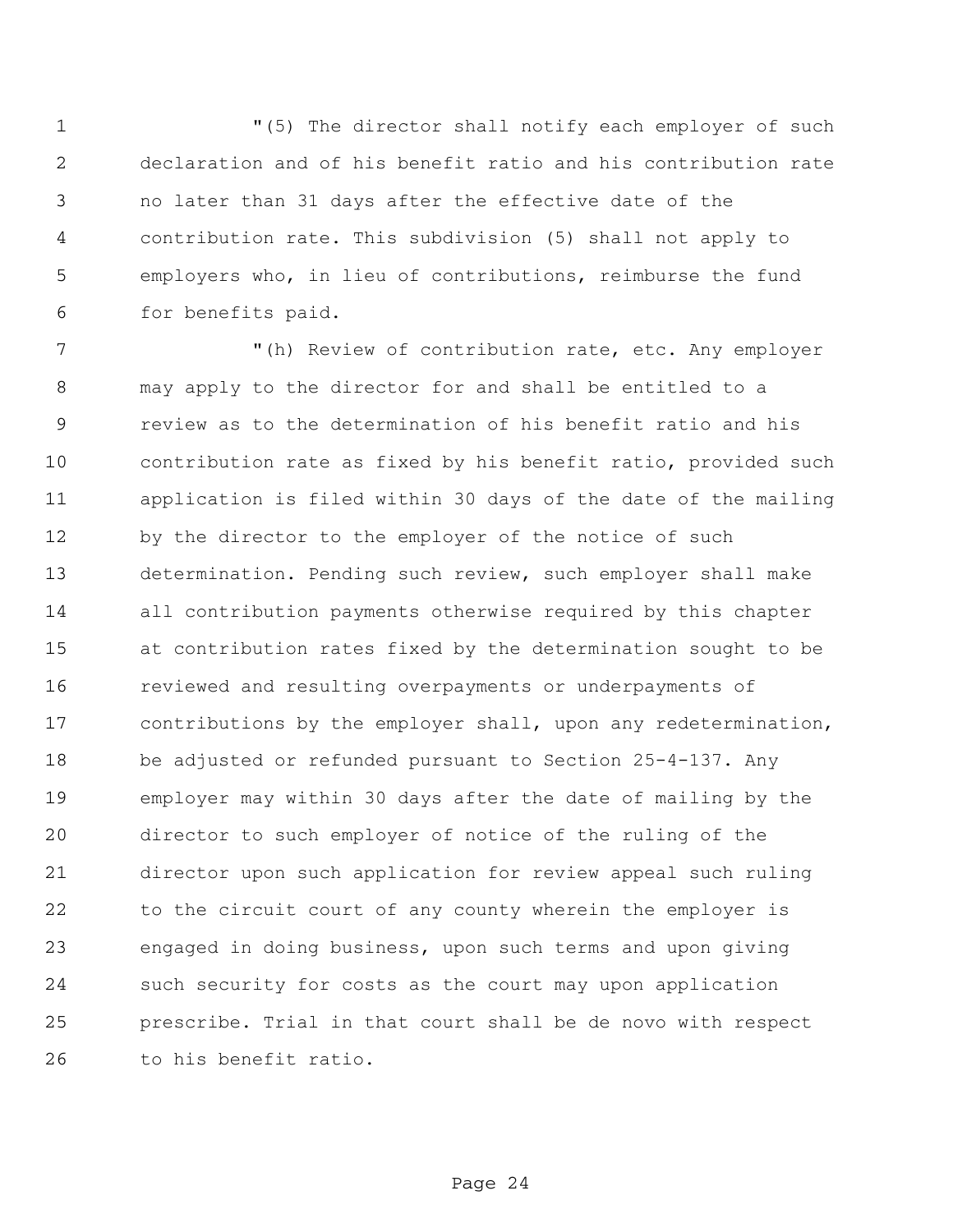"(i) Contribution rate, etc., of successor employer. For the purpose of this section, an employer's benefit charges and that part of his taxable payroll with respect to which contributions have been paid, shall be deemed benefit charges and taxable payrolls of a successor employer and shall be taken into account in determining the contribution rate of such successor employer as provided in subsection (f) of this section, if such successor succeeds the employer in any of the manners set out in paragraph (a)(4)a of Section 25-4-8; provided, that an employer subject to this chapter who becomes such in any of the manners set out in paragraph (a)(4)b of Section 25-4-8 may have that portion of his predecessor's benefit charges and that part of his predecessor's total taxable payroll, with respect to which contributions have been paid which correspond to the segregable portion of the business assets and payroll thereof, acquired from his predecessor, deemed to be his benefit charges and his payroll 18 and such shall be taken into account in determining his rates, as provided in subsection (f) of this section; provided, that he:

 "(1) Makes written application within 90 calendar days from the date of such acquisition; and

 "(2) Furnishes to the director within 120 calendar days from the date of such acquisition a transcript of such total and taxable payrolls which correspond to the segregable portion acquired from his predecessor; provided further that in the event that within the intervening 120 days a notice of